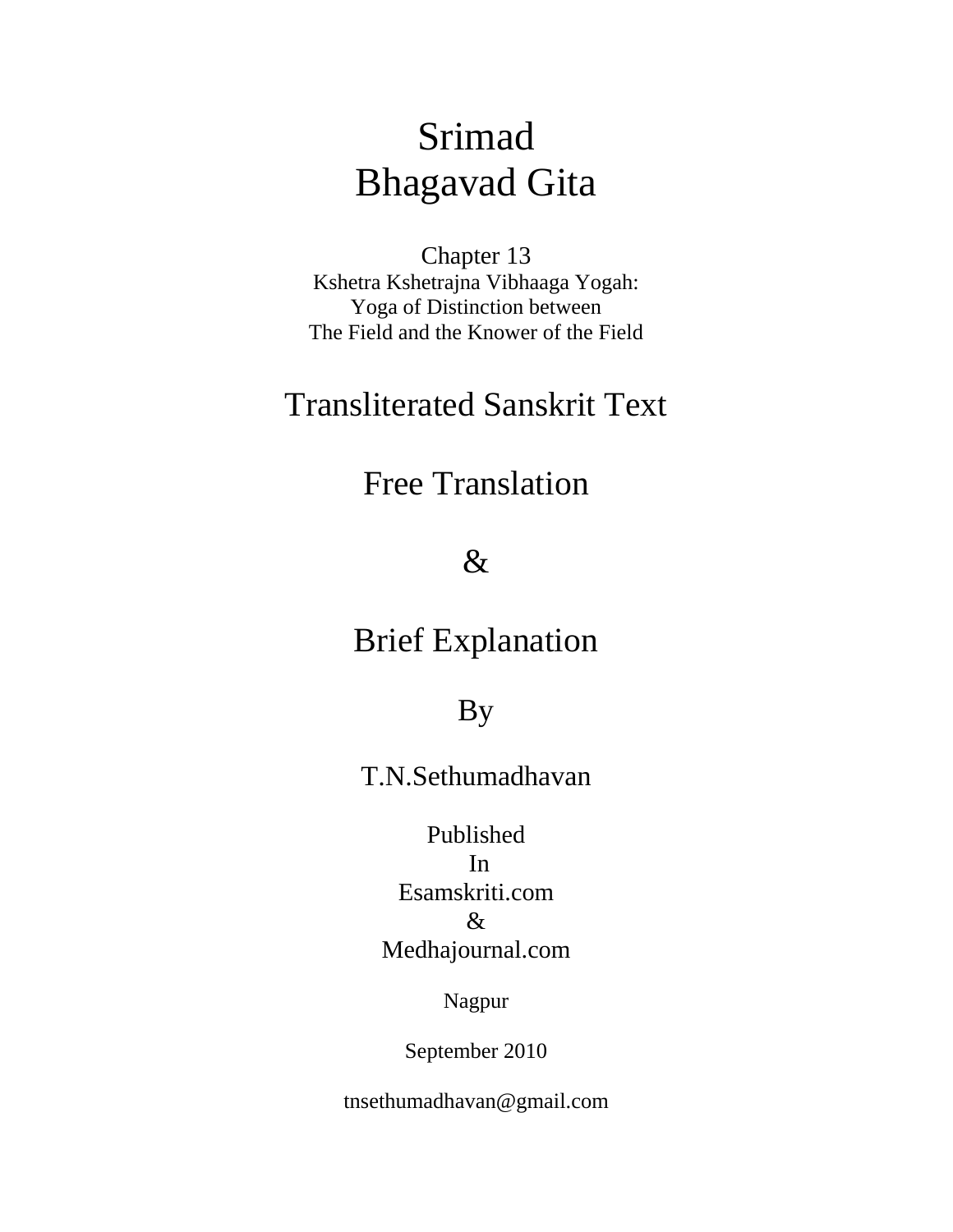Bhagavad Gita: Chapter 13 (Part-1) Kshetra Kshetrajna Vibhaaga Yogah: Yoga of Distinction between The Field and the Knower of the Field **T.N.Sethumadhavan** 

## Preamble

This is one of the most well-known Chapters in the Gita which explains and also provides guidance to experience the Self. It is an extension of the previous Chapter in as much as it gives exhaustive instructions for meditation upon the Imperishable Formless Spirit (Unmanifest). This Chapter continues the discussion of the theme started in Chapter 7 entitled 'Yoga of Knowledge and Wisdom' and Chapter 8 entitled 'Yoga of Imperishable Brahman'. The intervening four Chapters (9-12) are a slight detour in order to clarify the doubts raised by Arjuna.

As earlier stated each group of six Chapters of the Gita explains the sacred words of the Great Declaration *(Mahavakya) -Tat Twam Asi* - That Thou Art. The terms `Thou' and `That' were dealt with in Chapters 1-6 (Path of action or Karma Yoga) and 7-12 (Path of devotion or Bhakti Yoga) respectively. The closing group of six Chapters beginning with this Chapter explains the term `Art' (Path of knowledge or Jnana Yoga) which establishes the identity of the individual soul with the Supreme Soul.

A living organism is the Spirit functioning through the covering of matter. `That' (Spirit) covered by matter is `Thou' (Man). Therefore, man without matter covering him is the Eternal, Infinite Spirit.

One should know what constitutes this matter envelopment in order to discard it and reach the `Man' (Spirit). This discrimination between matter, which is inert, and Spirit, which is the spark of life, is the focus of discussion in this Chapter. The body called the Field *(Kshetra),* the soul called the Knower of the Field *(Kshetrajna)* and the difference between them are the subject matter of this Chapter.

The process of discarding or getting rid of the matter is nothing but the process of meditation. The techniques of meditation were explained in Chapters 5 & 6. This Chapter tells us as to what the disciplined mind and intellect have to do during meditation and how to draw ourselves from ourselves to reach our identity with the Infinite.

The matter equipments and the world of objects perceived by them is the Field. The Knower of the Field is the Supreme Consciousness which illumines the Field and therefore apparently functions within the Field. It is obvious that one can be knower only so long as one is in the field of knowable. A driver is one so long as he is driving a vehicle. Once he is out of the vehicle he is no more a driver although he, as a person, remains the same.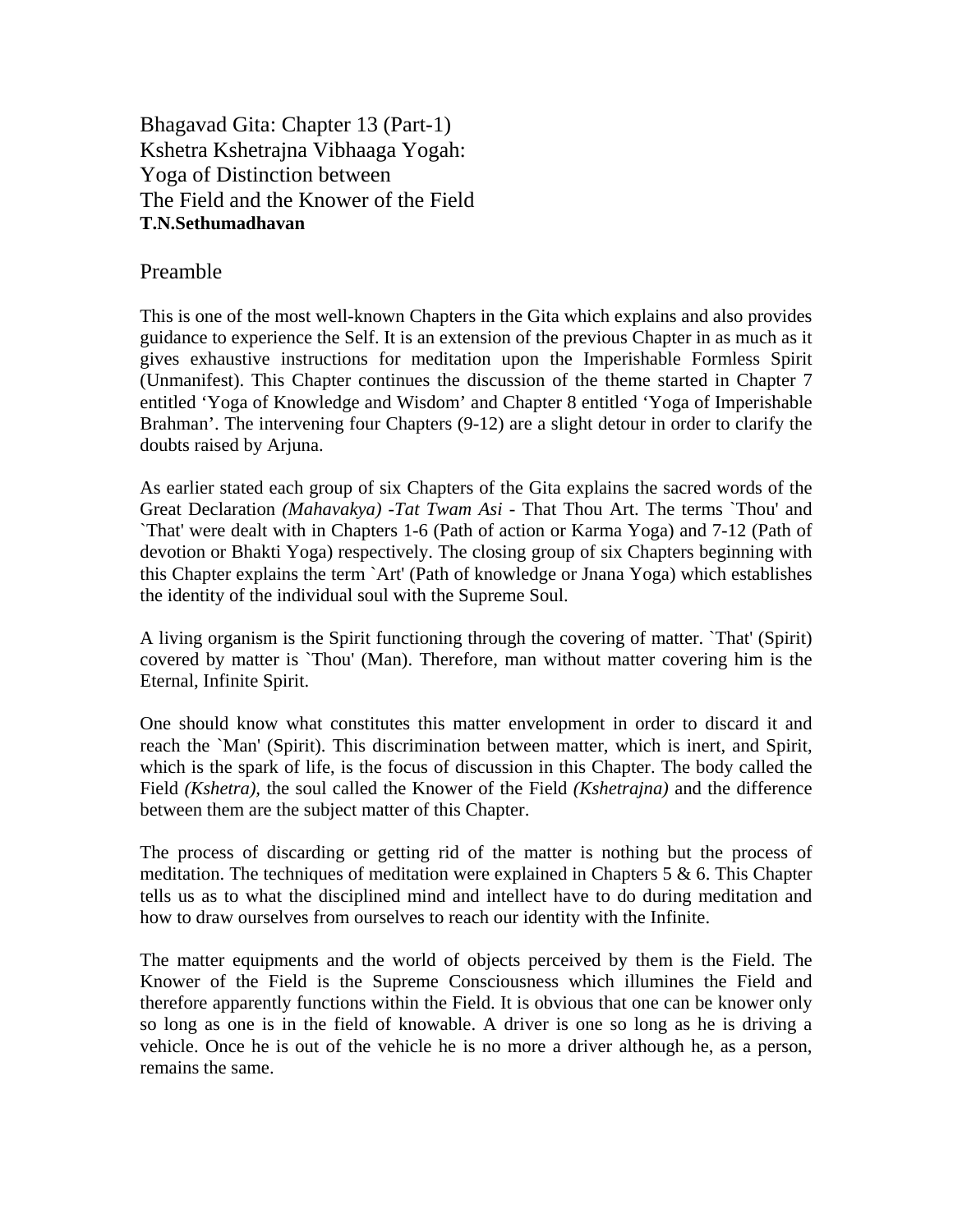Similarly the Pure Consciousness when it perceives the world of plurality becomes the knower of the field (Driver). As the driver experiences the pains and pleasures of driving while performing the act of driving, the knower of the field (Consciousness) experiences the joys and sorrows of the pluralistic world while perceiving such world of multiplicity through the body equipments. Thus the joys and miseries of the *samsara* are the features of the knower of the field, the Jiva.

If the field and the knower of the field can be understood as separate entities through the process of meditation, one can get himself detached from the sheath of matter and consequently from the joys and sorrows associated with it. Thereby, the knower of the field who was the experiencer of the sorrows and joys of the material world himself becomes the experiencer of the Absolute Bliss just as the driver himself becomes an ordinary person without any designation when he is enjoying the pleasure of being with his own family. The knower minus the field of the known becomes the Pure Knowledge, Itself being always perfect.

This Chapter, therefore, leads us to deep spiritual insights enabling us to realize the Imperishable and the Eternal within ourselves. When the knower of the field understands his real nature which is apart from the field, he rediscovers his own Divine nature. He realizes that he is the Self which, when enveloped by the field, becomes the knower of the field full of agitations.

Krishna answers the query of Arjuna through the entire chapter. A significant contribution of this chapter is the enumeration of twenty two qualities of a *jnani* (enlightened person) on the lines of the listing of thirty five qualities of a *bhakta* in the previous chapter. This chapter concludes by showing the way towards realization of the Self and how with the Eye of Wisdom one can liberate himself.

In the last Chapter the glory and the means to realize the Absolute was not elaborately dealt with. Hence this aspect which is the subject of *jnana yoga* is taken up for detailed discussion in this Chapter. The *kshetra,* the body and the *kshetrajna*, the soul are entirely different from each other. It is due to ignorance that they are being identified as one and the same. In the present Chapter both these terms are differentiated for explanation and hence the title of this Chapter is Kshetra Kshetrajna Vibhaaga Yogah: Yoga of Distinction between The Field and the Knower of the Field.

Some editions of the Gita omit the first verse of this chapter containing Arjuna's query seeking clarification on certain philosophic terms on the ground that it is a later interpolation in the text like commentator sage Madhusudana Saraswati. But its inclusion appears appropriate in view of the context of the question raised by Arjuna.

The Text

**arjuna uvaacha prakritim purusham chaiva kshetram kshetrajnam eva cha etadveditumicchaami jnaanam jneyam cha keshava // 13.1 //**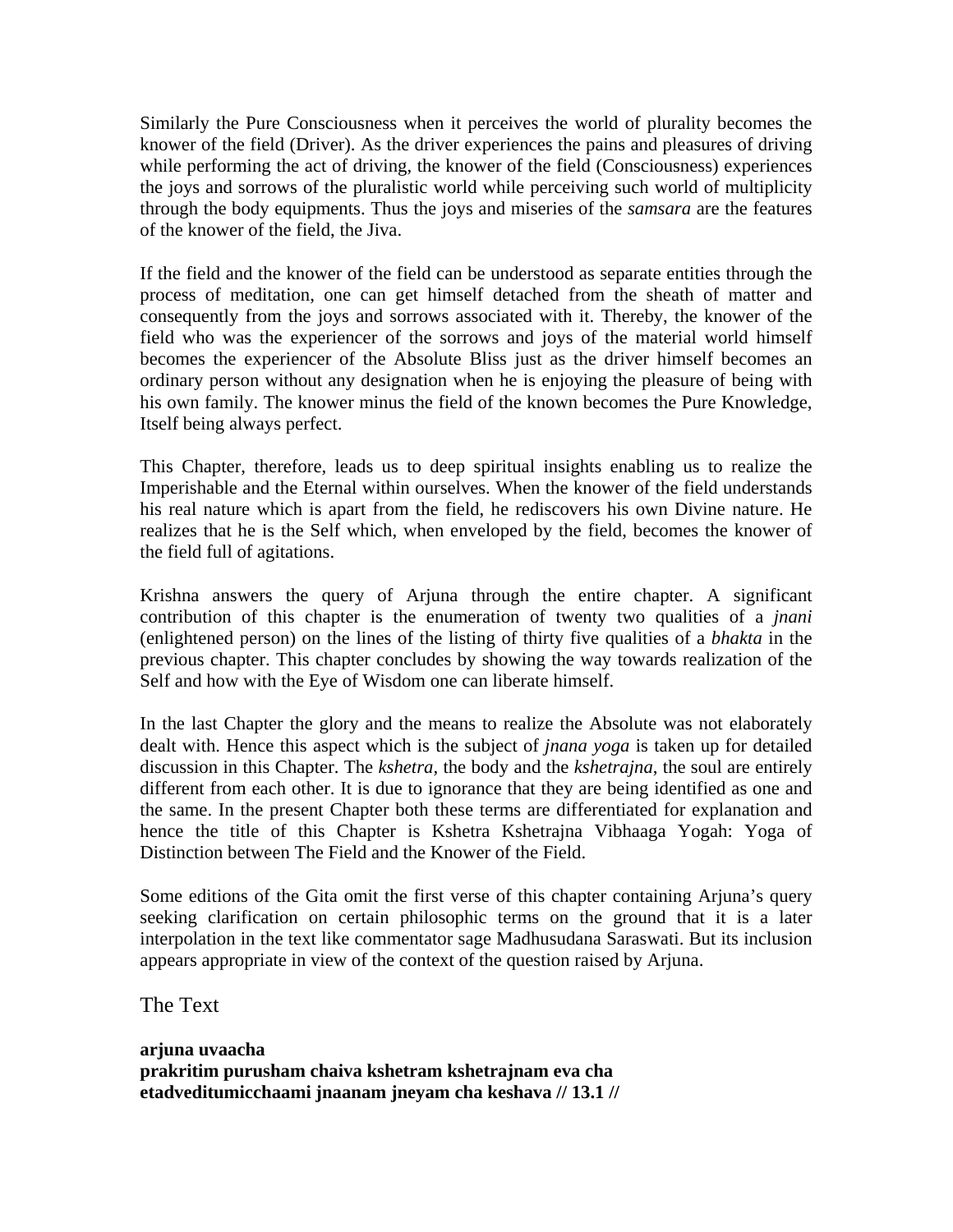#### *Arjuna said*

*Prakriti (Matter) and Purusha (Spirit) also the Kshetra (The Field) and the Kshetrajna (The Knower of the Field), Knowledge and that which is to be known, all these I wish to learn, O Kesava.* 

#### Prakriti and Purusha:

Prakriti is matter, inert equipments. Purusha is the Spirit, the vital sentient truth. The spirit in itself has no expression except when it functions through matter. When Purusha joins Prakriti experiences - good or bad - take place. Electricity by itself is unmanifest but when it functions through different gadgets it is manifested as light or heat or cold etc.

The Field and the Knower of the Field:

The knower of the field is the knowing principle when it functions in the knowable. Without knowable the knower himself becomes nothing but Pure Knowledge in which the functions of knowing are absent. Arjuna desires to learn the implications of these concepts.

#### **sri bhagavaan uvaacha idam shareeram kaunteya kshetramityabhidheeyate etadyo vetti tam praahuh kshetrajna iti tadvidah // 13.2 //**

#### *Sri Bhagavan said*

*This body, O Kaunteya, is called the Field; he who knows it (body) is called the Knower of the Field by those who know of them i.e. by the sages.* 

#### This body is the Field:

The use of the demonstrative pronoun 'this' while referring to the body suggests that this body is different from the one who perceives or knows it. The word *'kshetra'* signifies both 'body' and matter. The body is called 'field' because the fruits of action are reaped in it as in the field or it is subject to constant decay. It is the body in which events happen; all growth, decline and death take place in it. Just as seeds sown in a field yield the corresponding crops in course of time, even so seeds of karma sown in this body yield their fruit at the appropriate time. Hence the body is called the field, the object.

#### Knower of the Field:

The word *'kshetrajna'* or knower of the field means the individual soul, which is, in reality one with the Supreme Soul who is the Subject. The entire range of objective reality, the *prakriti*, the matter, which is open to knowledge through the equipments of mind, intellect and senses, are material in their constitution, perishable in their nature and mutable in their essence.

The conscious Self is wholly different from the aforesaid material world of objective reality. It is the knower of the matter consisting of perceptions, feelings and thoughts. *Prakriti* is unconscious activity and *purusha* is inactive consciousness. The conscious principle, inactive and detached, which lies behind all active states as witness, is the Knower of the Field. It is the Lord of the matter and runs through it. This is the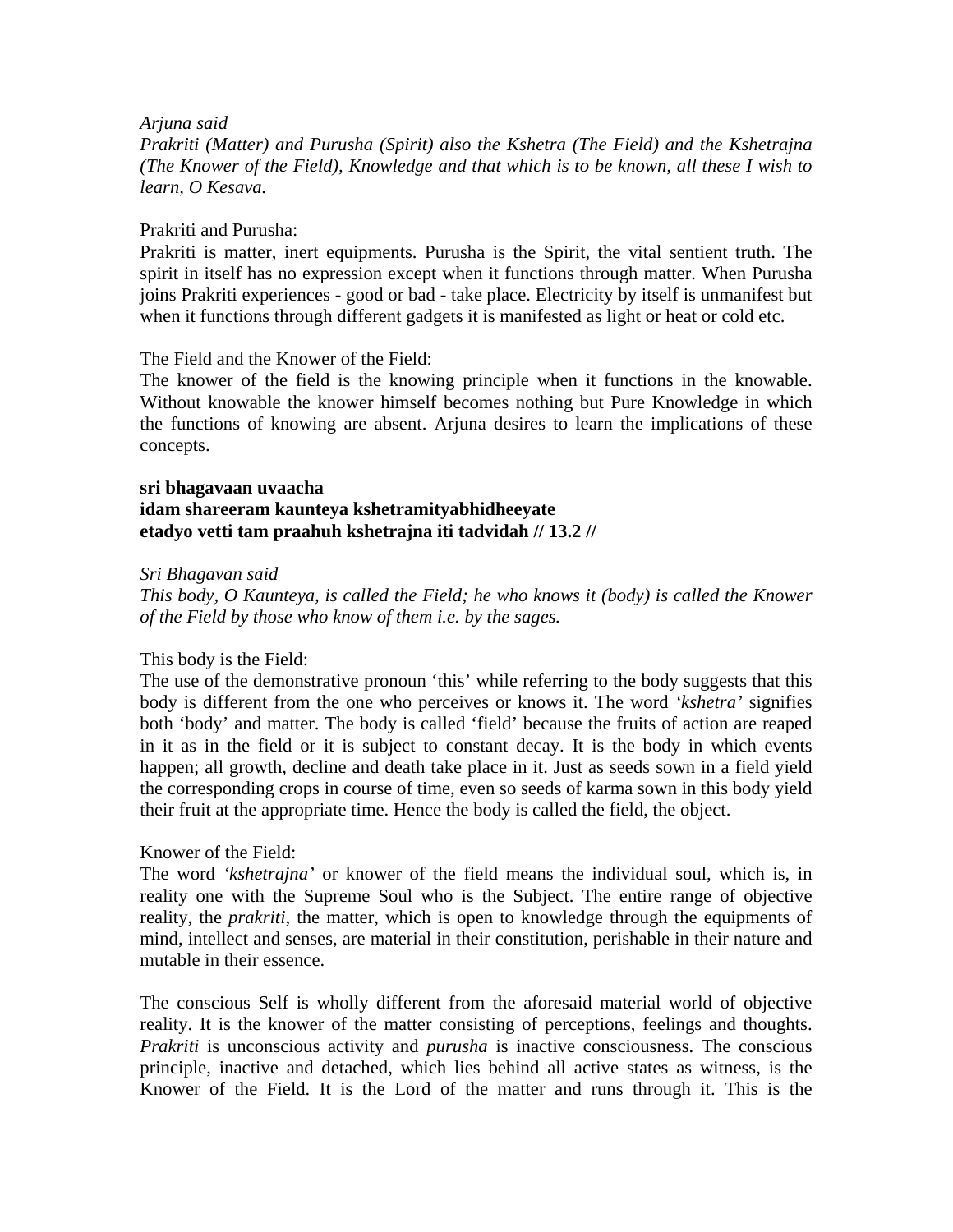distinction between consciousness and the objects which that consciousness observes. Kshetrajna is the light of awareness, the Knower of all objects and He is neither the embodied mind nor an object in the world. He is the Supreme Lord, calm and eternal and does not need the use of the senses and the mind for His witnessing. It is the *'para prakriti'* or the higher nature referred to in the 7<sup>th</sup> Chapter of the Gita wherein Sri krishna described the two prakritis of the Lord. The lower, *apara prakriti,* or the field, consists of three *gunas* and the higher *prakriti* (the soul or *Jiva* when individualized*)* is the Knower of the Field.

The 13<sup>th</sup> Chapter proposes to describe the two prakritis- the Field and the Knower of the Field- in order to determine finally the nature of the Supreme Lord Himself i.e., the word *'tat'* in the *mahavakya 'Tat Twam Asi'*.

## **kshetrajnam chaapi maam viddhi sarvakshetreshu bhaarata kshetrakshetrajnayor jnaanam yattajjnaanam matam mama // 13.3 //**

*You also know Me as the knower of the Field in all Fields, O Bharata. Only the Knowledge of the Field and its Knower is considered by Me as true knowledge.* 

Sri Krishna declares that only the knowledge of the perishable and inert matter and the nature of the Infinite and Imperishable Spirit is the True Knowledge.

Kshetra or the field is the matter consisting of equipments of perception and what is perceived by them. Kshetrajna is the knower of what is perceived through the instruments of perception. To distinguish thus the worlds of the subject and the object is what the Lord tells as true knowledge.

#### SALIENT POINTS TO BE DISCUSSED

## **tat kshetram yaccha yaadrikcha yadvikaari yatashcha yat sa cha yo yatprabhaavashcha tatsamaasena me shrinu // 13.4 //**

*Hear briefly from Me what the Field is, what its properties are, what its modifications are, from where it comes, who its knower is and what His powers are.* 

Sri Krishna says He is going to explain what constitutes the Field, its properties, its origin, its modifications i.e. what its by-products are when it changes its form, what is the knowing principle in the Field and what are powers of perception, feeling and thought of the Knower of the Field?

#### CITING THE AUTHORITIES

## **rishibhirbahudhaa geetam chhandobhirvividhaih prithak brahmasootrapadaishchaiva hetumadbhirvinishchitaih // 13.5 //**

*All this has been sung by sages in many and different ways, in various distinctive hymns, and also in well reasoned and convincing passages indicative of Brahman.*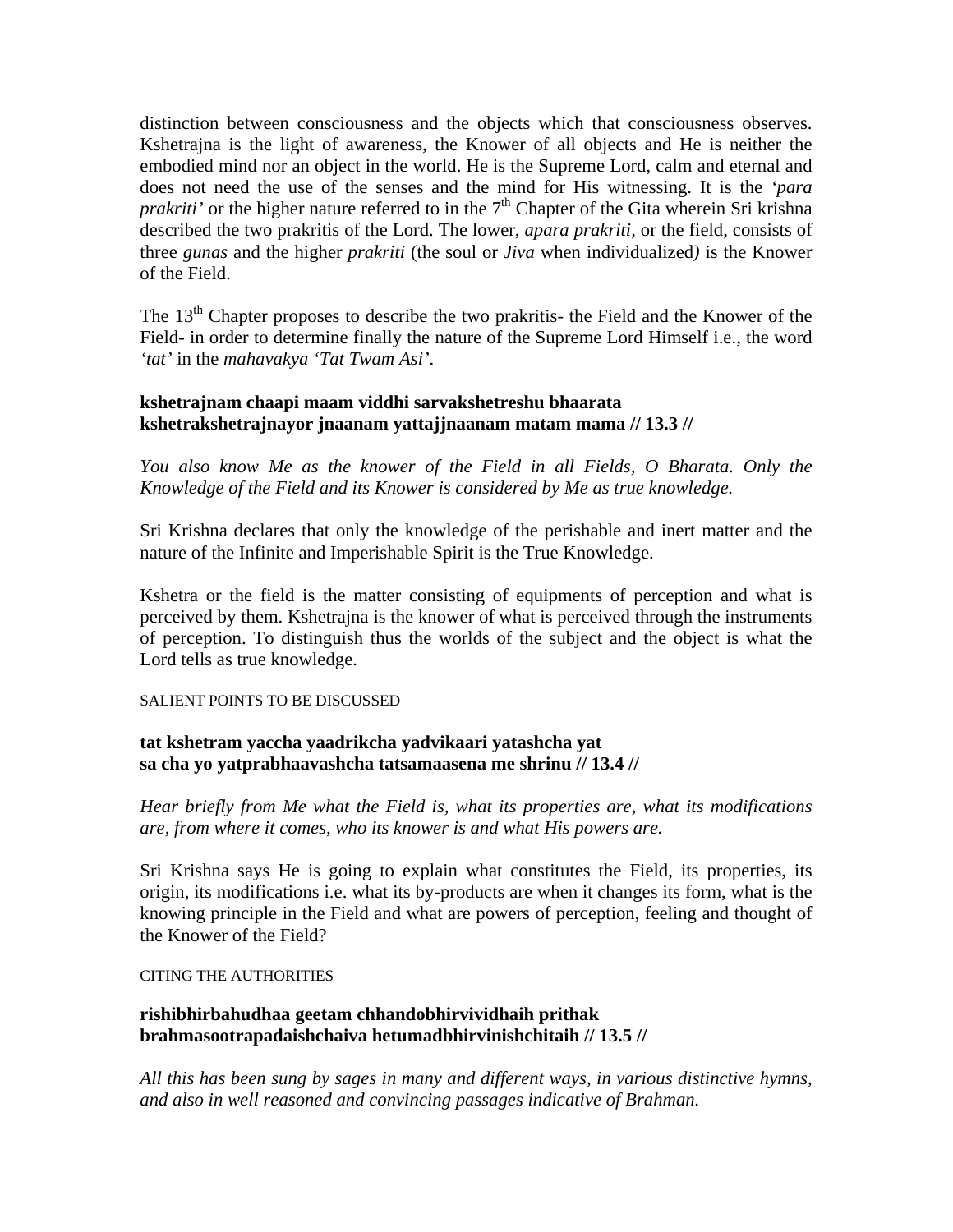Sri Krishna speaks very highly of the nature of the Field and the Knower of the Field in order to create interest in Arjuna. He says what He is going to explain are the very truths that are already contained in the Vedas, the Upanishads and the *Brahmasutra*s or the aphorisms of Brahman, later systemized by Badarayana. The Veda hymns are called *cchandas* or rhythmical utterances. These revelations of the sages are not in the nature of any commandments but they are logical thoughts, full of reasoning which are highly convincing.

#### THE FIELD IS DESCRIBED

#### **mahaabhootaanyahankaaro buddhiravyaktameva cha indriyaani dashaikam cha pancha chendriyagocharaah // 13.6 //**

*The great elements, egoism (I-consciousness), intellect and also the unmanifested, the ten senses and the mind and the five objects of the senses.* 

#### **icchaa dweshah sukham duhkham sanghaatashchetanaa dhritih etat kshetram samaasena savikaaramudaahritam // 13.7 //**

*Desire, hatred, pleasure, pain, the aggregate (body), intelligence, and fortitude - this briefly stated, is the Field together with its modifications.* 

From here onwards Sri Krishna starts explaining His promised themes one by one in great details. The above two verses explain various items constituting together as the Field which was earlier indicated as the body. A reference may be made to the Chapter 7 Part-1 in this series where a detailed discussion has been given covering all these concepts.

Elements: Five in number viz. space, air, fire, water and earth. (Ref. Ch.7.4)

Egoism: The sense of `I' ness and `My' ness or the individuality that arises in our relationship with the world of objects.

Intellect: The determining faculty which thinks, discriminates and decides.

Unmanifested: They are the unseen cause, total vasanas (impressions) which rule the mind and intellect in determining their activities in the outside world. When these vasanas are manifested they are seen as the world of objects. (Ref. Ch.7.14)

Ten senses: Five sense organs of perception viz. ear, skin, eye, tongue and nose and five sense organs of action viz, hands, feet, mouth, anus and generative organs. These are the channels by which an individual perceives the stimuli and responds to them.

The one: This stands for the mind which thinks about the stimuli received from the sense organs and sends forth the responses after getting the judgment from the intellect.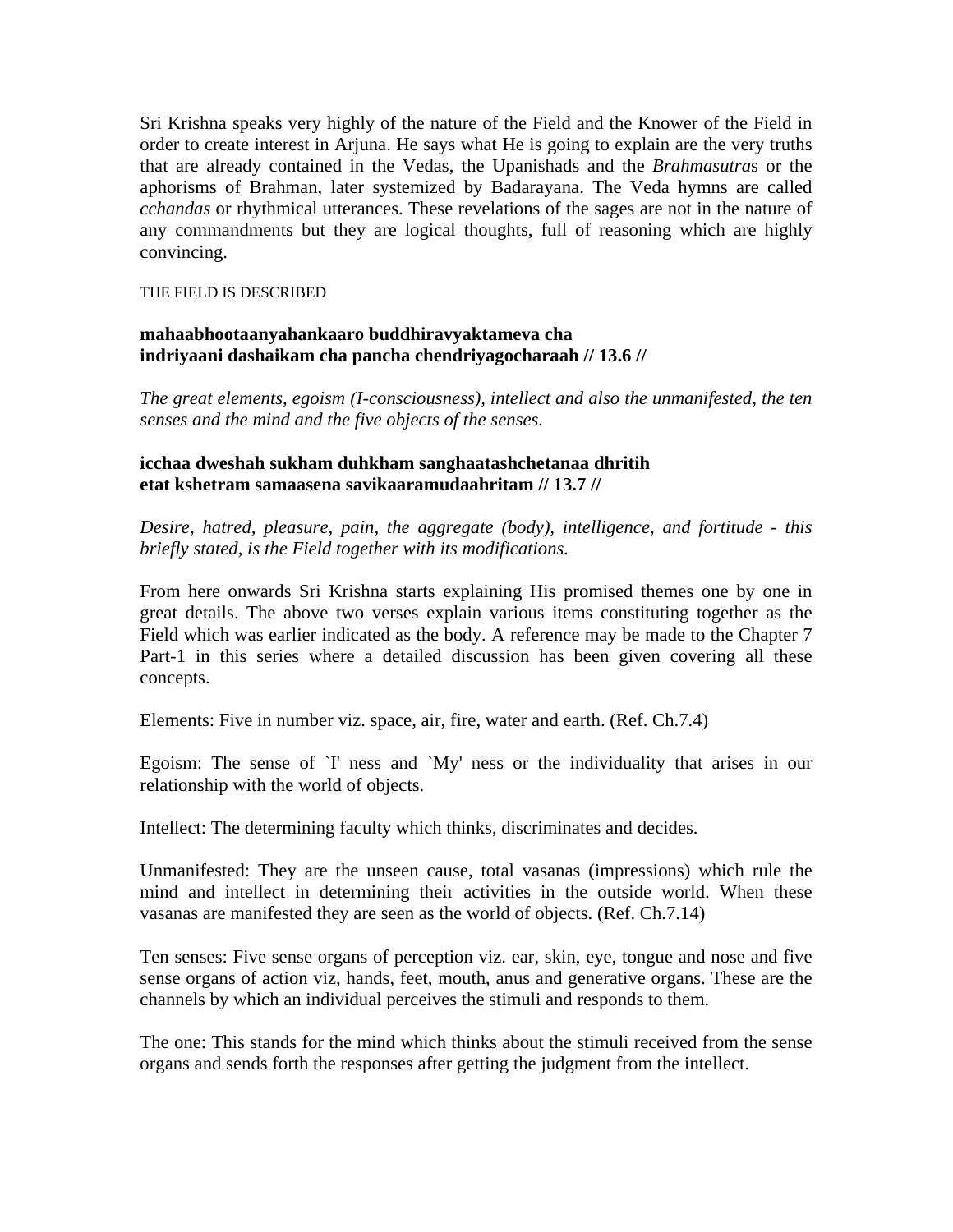Five objects of the senses: Each sense organ perceives only one type of sense object. They are ear -sound, skin - touch, eye - a form, tongue - taste and nose - smell.

The above 24 items constitute *kshetra*, the matter or the gross body or the Field.

Their modifications are enumerated now. They are desire, hatred, pleasure, pain, the assemblage of the body, intelligence, steadfastness etc. In short, not only the gross body, mind and intellect but also the perceptions experienced through them, the world of objects, emotions and thoughts are included in the term `Field' - this body. All the world of objects, which includes emotions and thoughts, are `knowable' put together in a bunch. This is called the Field, the object. The Knowing Principle or the Knower is the subject. Real knowledge consists in understanding the distinction between the object and the subject.

The following five verses enumerate the 22 qualities which together indicate the Knower of the Field.

THE KNOWER OF THE FIELD IS DESCRIBED

## **amaanitwam adambhitwam ahimsaa kshaantiraarjavam aachaaryopaasanam shaucham sthairyamaatmavinigrahah // 13.8 //**

*Humility, modesty, non-injury, forgiveness, uprightness, service to the teacher, purity, steadfastness, self control* 

"The knower is the subject and the turning of it into an object or a thing means ignorance, *avidya*. Objectification is the ejection of the subject into the world of the objects. Nothing in the object world is an authentic reality. We can realize the subject in us only by overcoming the enslaving power of the object world, by refusing to be dissolved into it. This means resistance, suffering. Acquiescence in the surrounding world and its conventions diminishes suffering; refusal increases it. But suffering is the only process through which we fight for our true nature - *sat chit anand." -* Dr.S.Radhakrishnan.

The Lord therefore prescribes certain conditions necessary for understanding the Infinite Self by describing the elements of knowledge and practices conducive to spiritual enlightenment in the Verses 8 -12.

- 1. Humility absence of self-esteem.
- 2. Modesty- Un-pretentiousness, not proclaiming one's own greatness.
- 3. Non-injury not causing suffering to any other living being intentionally.
- 4. Forgiveness forbearance and patience, capacity to put up with everything without getting disturbed.
- 5. Uprightness straight forwardness in behavior.
- 6. Service to the teacher not merely physical but seeking mental and intellectual identity with the teacher's heart and intellect.
- 7. Purity external: cleanliness of body and environment; internal: taintless thoughts, emotions, intentions and motives.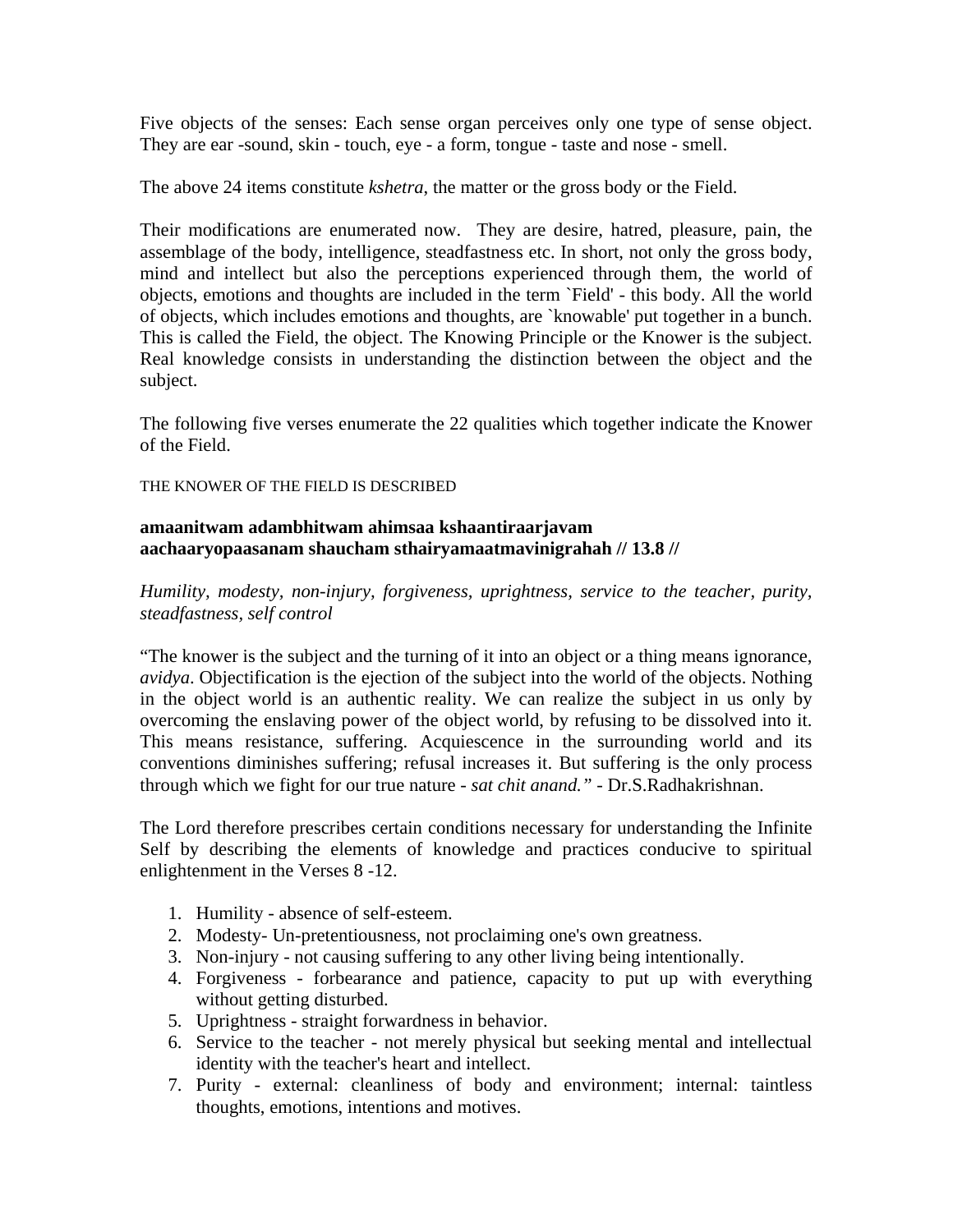- 8. Steadfastness firmness and consistency of purpose, concentration of all efforts in achieving the spiritual goal.
- 9. Self control self-restraint practiced in dealing with others.

## **indriyaartheshu vairaagyamanahankaara eva cha janma mrityu jaraa vyaadhi duhkha doshaanu darshanam // 13.9 //**

*Dispassion to the objects of the senses, absence of egoism, perception of evil of birth, death, old age, sickness and pain.* 

- 10. Dispassion or absence of attachment to objects does not mean running away from objects of the world but detaching oneself from becoming a slave to the sensuous objects.
- 11. Absence of egoism absence of the sense of superiority in oneself.
- 12. Perception of evil in birth, death, old age and sickness every physical body goes through these changes and at each stage of life encounters sorrows and troubles which fact should be thoroughly understood by a seeker.
- 13. Pain birth, death, old age and sickness are full of miseries and all miseries are always painful which one should be conscious of. Pain is of three types viz, those arising in one's own person, those produced by external agents and those produced by God i.e. by circumstances beyond anybody's control. Unless the seeker is aware of the pain in existence there will not be any urge for spiritual enquiry. The sense of revolt against pain is the fuel which propels the seeker to run fast to reach the spiritual goal.

Reflection on the evils and miseries of birth, death, old age and sickness leads to indifference to sense-pleasures and the senses turn towards the Innermost self for knowledge. Birth, death etc. are not miseries by themselves but they produce misery in their aftermath.

## **asaktiranabhishwangah putradaaragrihaadishu nityam cha samachittatwam ishtaanishtopapattishu // 13.10 //**

*Non-attachment, non-identification of self with son, wife, home and the rest and evenmindedness to all agreeable and disagreeable events.* 

14. Nonattachment - When a man thinks that an object is his, the idea of `Mine' ness is born in his mind. He identifies himself with that object, loves it and gets attached to it. Non-attachment is the absence of such identification with any object. Keeping the mind away from all attachments assures peaceful life.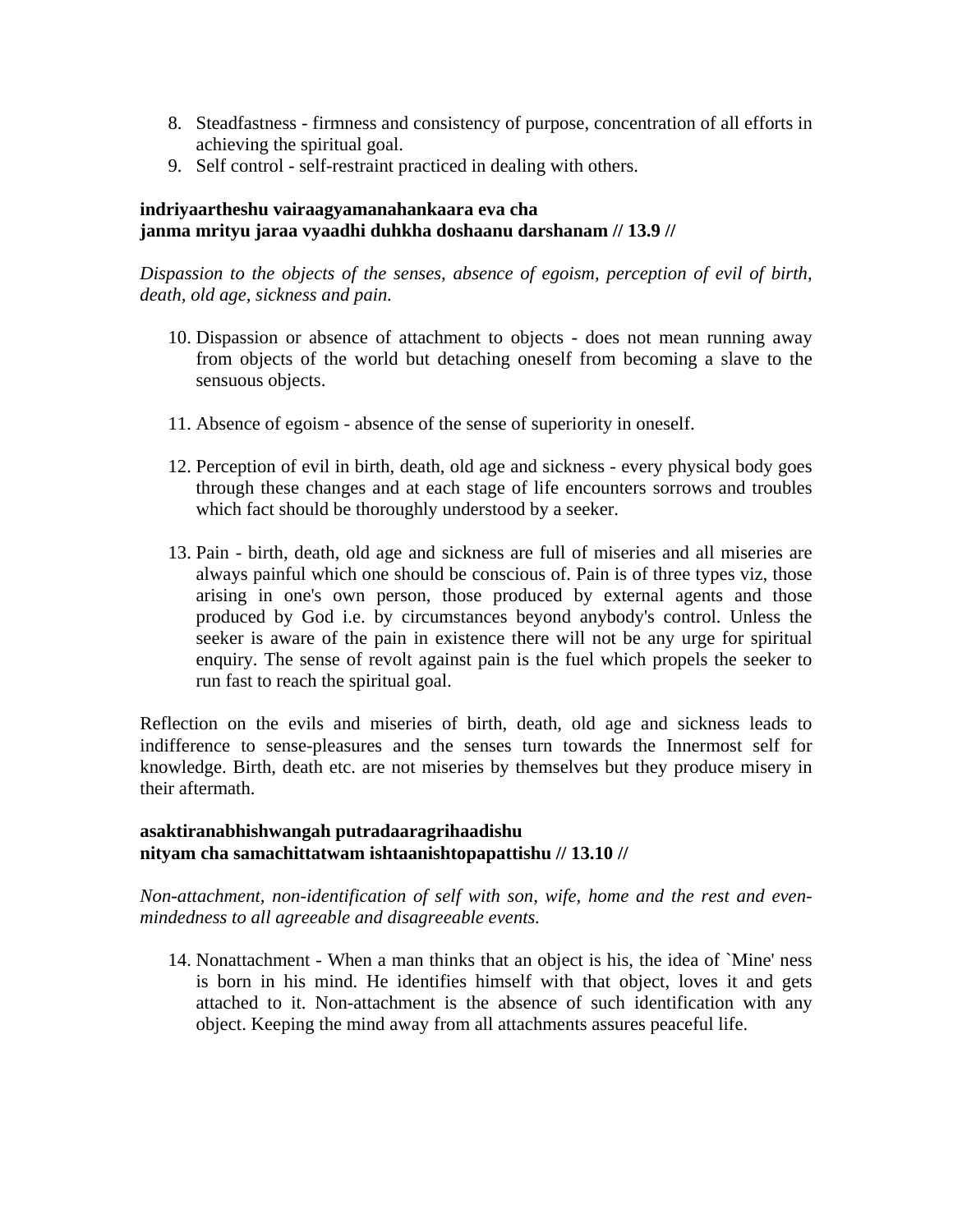- 15. Non-identification with son etc. Excessive love towards all these is an intense form of attachment with them so much so one's own material happiness or otherwise is equated with the happiness or otherwise of the other.
- 16. Constant even-mindedness Equanimity under all circumstances and conditions, desirable or undesirable, is a sign of knowledge.

#### **mayi chaananyayogena bhaktiravyabhichaarinee viviktadesha sevitwam aratir janasamsadi // 13.11 //**

*Unswerving devotion unto Me through constant meditation on non-separation, resorting to solitude, aversion to the society of men* 

If one has developed the virtues mentioned in the previous verses, he would conserve in himself a vast energy which should be directed through proper channels for selfunfoldment. This is explained here.

- 17. Unswerving devotion to Me Devotion to The Lord should be of single point concentration without any thought of other objects.
- 18. Yoga of non-separation Undivided attention and enthusiasm in the mind of the devotee.
- 19. Such an integrated mind and steady contemplation is not possible unless there is a conducive environment which is suggested in two ways viz. a. To resort to solitary places and b. To develop a distaste for the crowded society life.

The implication is to live alone in oneself away from the maddening crowd. This is natural because whenever the mind is pre-occupied with an ideal it loses all its contacts with the outside world; thereafter the seeker lives in himself in a cave of his own experiences, as a solitary man walking alone in the world. He hates the crowd of other thoughts entering in his mind. However, these terms are not to be understood as physical aversion to the society in general and escapism into solitude.

## **adhyaatma jnaana nityatwam tattwa jnaanaartha darshanam etajjnaanamiti proktam ajnaanam yadatonyathaa //13.12 //**

*Constancy in the Knowledge of the Self, insight into the object of the knowledge of Truth; this is declared to be knowledge and what is opposed to it is ignorance.* 

In this concluding verse of the section explaining the various essential qualifications in a seeker, the Lord adds two more items viz. constancy in Self knowledge and understanding the end of true knowledge.

20. Constancy in Self-knowledge: The knowledge of the Self is to be lived and not merely learnt. If the Self is everywhere and is real, then the seeker should try to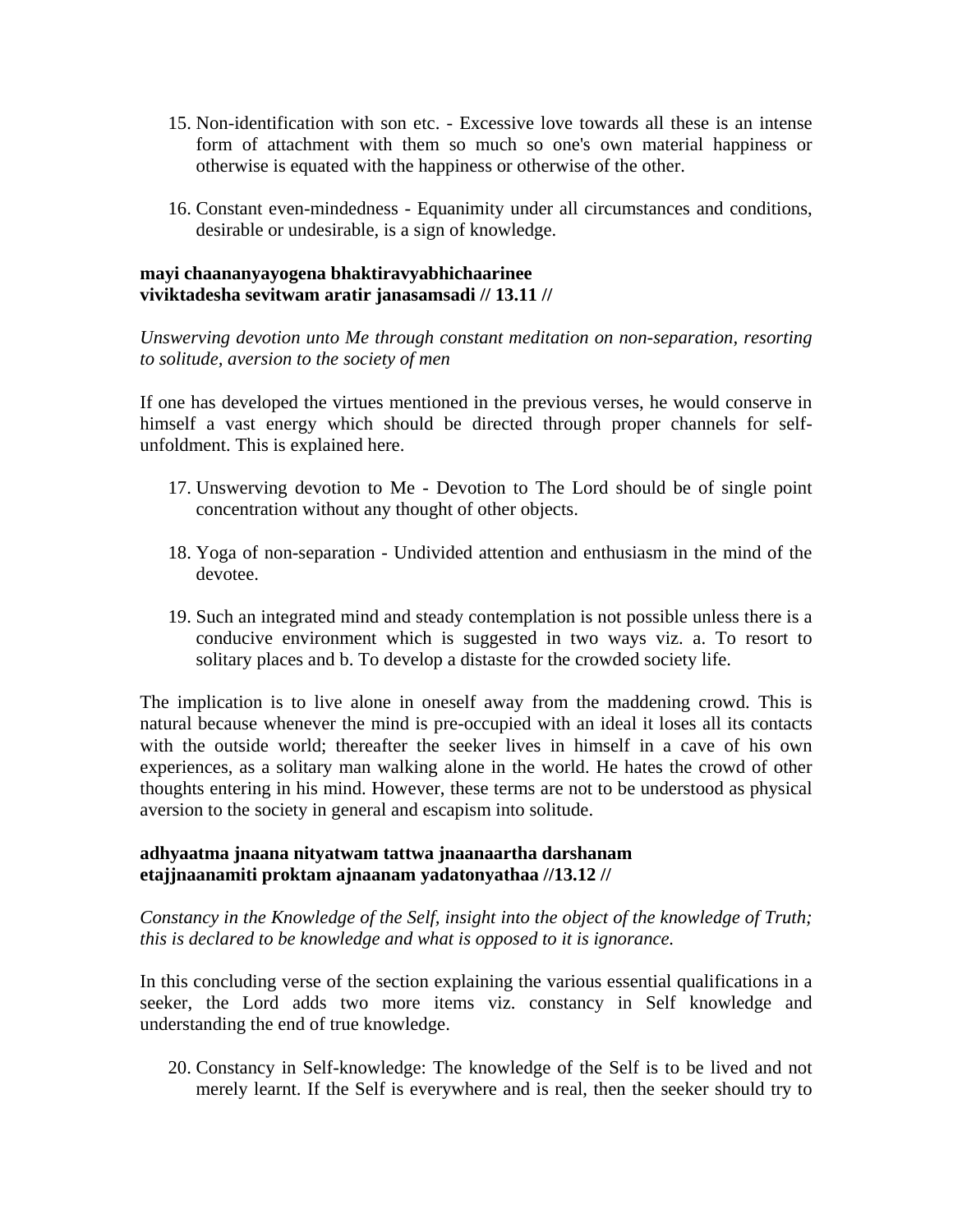live as the Self in his personality layers. This consistency of living the spiritual knowledge in all contacts with the world outside is one of the practices a seeker should always keep up. Knowledge includes practice of the moral virtues.

- 21. Understanding the end of True Knowledge: To keep the vision of the goal always before us adds enthusiasm in all our activities. Thus Liberation from all our imperfections and limitations is the goal to be aspired for by all spiritual seekers.
- 22. All that is contrary to it is ignorance: Qualities such as pride, hypocrisy, cruelty, impatience, insincerity and the like are all ignorance and therefore should be avoided as tending to the perpetuation of *samsara.*

These traits described from Verse 8 to Verse 12 are declared to be the true `knowledge' because they are conducive to the realization of the Self. These qualities are said to be the `knowledge' because once they have been fully developed the mind gets matured enough to reach the goal of Pure knowledge of the Self.

#### PURE KNOWLEDGE

## **jneyam yattat pravakshyaami yajjnaatwaamritam ashnute anaadimatparam brahma na sattannaasaduchyate // 13.13 //**

*I will now describe that which has to be known; knowing which one attains to immortality, the beginningless Supreme Brahman, called neither existent nor nonexistent.* 

After explaining in the previous five verses the various auxiliary causes of knowledge, The Lord promises here that He will explain what is to be known by this knowledge. Although He says He will explain what is to be known, He does not do so directly but gives an elaborate description of what the result would be of such knowledge. This is because the glorification of the result of the knowledge would instill greater desire in the seeker to realize it.

Knowledge by which one attains the Immortal: Mortality is related to matter. If the Immortal Spirit identifies itself with matter It suffers the imaginary sense of finitude and mortality. But if the real nature of the Spirit is discovered in itself the concept of finitude and death disappears and the sense of immortality dawns. To realize the Spiritual Nature is the goal and meditation with the qualities described above is the means.

Beginningless Supreme Brahman: Beginning can occur with reference to a particular time. If time itself is a created factor there cannot be any beginning. Therefore Brahman which is substratum for all must be existent even before time. Thus the Supreme, the Brahman, is always considered `beginningless'.

Neither Existent nor Non-Existent: The Supreme Consciousness, being the very perceiving principle cannot be perceived. With reference to it everything is an object and It is the one subject. Since It cannot be perceived It is said to be non-existent, a Non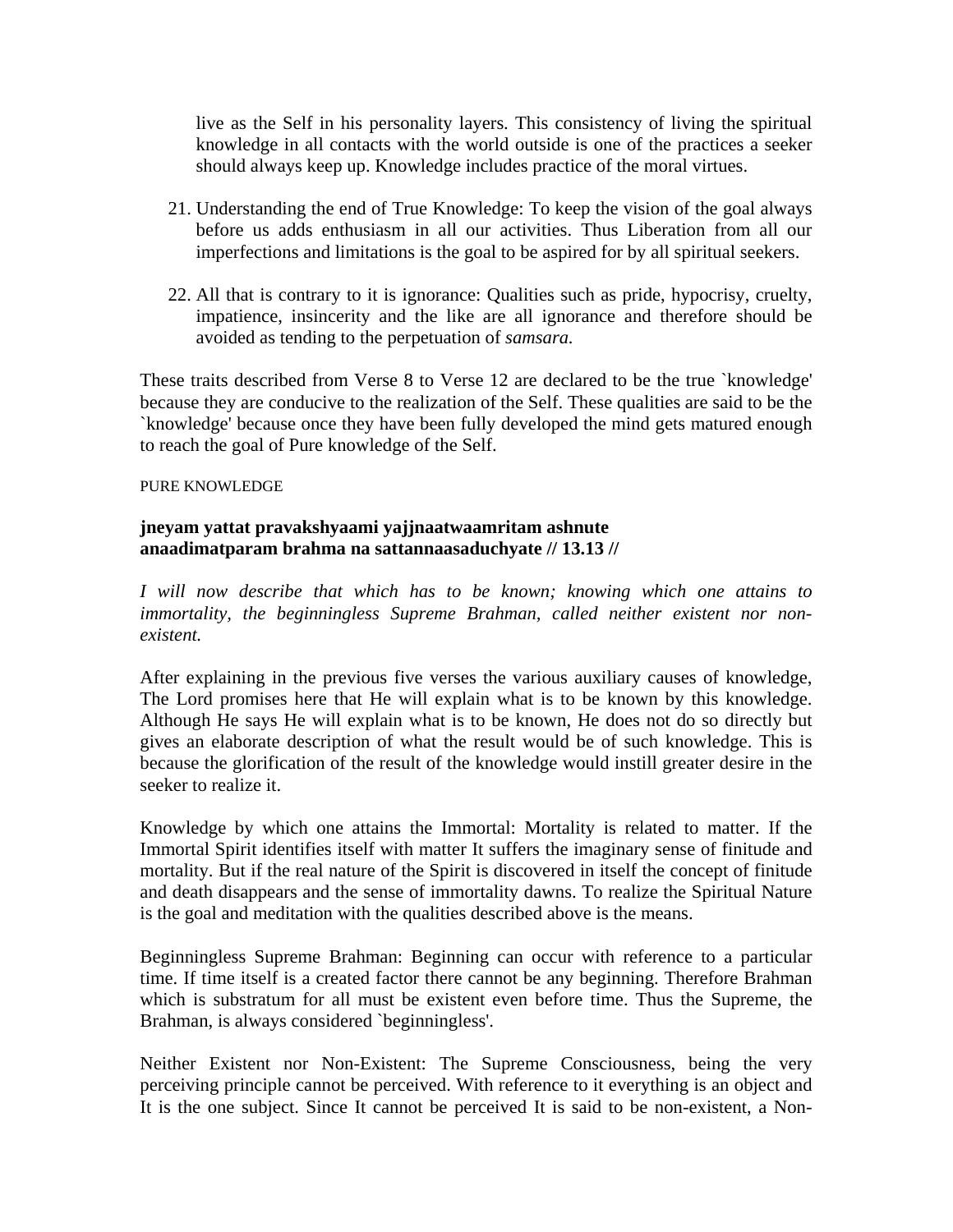Being. But because Truth cannot be defined as non-existent, It can be defined only as neither Being nor Non-Being.

Sankara says the Brahman cannot be existent (Sat) as it belongs to no category or class such as man, animal etc., nor does it have any qualities such as whiteness, blackness etc. But at the same time It shows Itself to be not non-existent (asat) by manifesting itself through living bodies.

The concepts of being and non-being are the work of human intellectual judgment .The Consciousness that illumines these judgments is the Self. As the illuminator and the illumined cannot be one and the same, the one subject, Brahman, as opposed to all the objects cannot be either existent or non-existent because existence and non-existence are two types of thoughts both of which are illumined by the Self. Hence Brahman is neither `being' nor `non-being'.

The following verses describe this all pervading nature of the knower of the field.

#### **sarvatah paanipaadam tat sarvato'kshishiromukham sarvatah shrutimalloke sarvamaavritya tishtathi // 13.14 //**

*With hands and feet everywhere, with eyes, heads and mouths everywhere, with ears everywhere he exists in the world, enveloping all.* 

Hands and feet etc everywhere suggest the Principle of Consciousness functioning behind them all. The functioning of all the parts of the body in every human being is based on the Life Principle. The functions of perception, feeling and thinking are carried out only so long as there is life in the body. Life is said to be everywhere and hence the Principle of Consciousness exists pervading all. This Consciousness behind every living being, that which is common to all, is *Paramatman, Para Brahman*.

As the one subject of all objects of experience, He is said to envelop all and have hands and feet, ears and eyes everywhere. Without the seeing light there is no experience at all. The Supreme has got two aspects. As for example so long as one is associated with an Organization while in service he is called a Manager or President or Director etc. Once he retires from service, although he loses all his designations he does not become a zero, but continues to remain a human being as he was earlier. Similarly, when the Self is associated with the modes of nature, it is called Kshetrajna; when It is released from these, It is called the Paramatman or the Supreme Self.

## **sarvendriyagunaabhaasam sarvendriyavivarjitam asaktam sarvabhricchaiva nirgunam gunabhoktru cha // 13.15 //**

*Shining by the functions of all the senses, yet without the senses, unattached, yet supporting all, devoid of qualities, yet their experiencer.*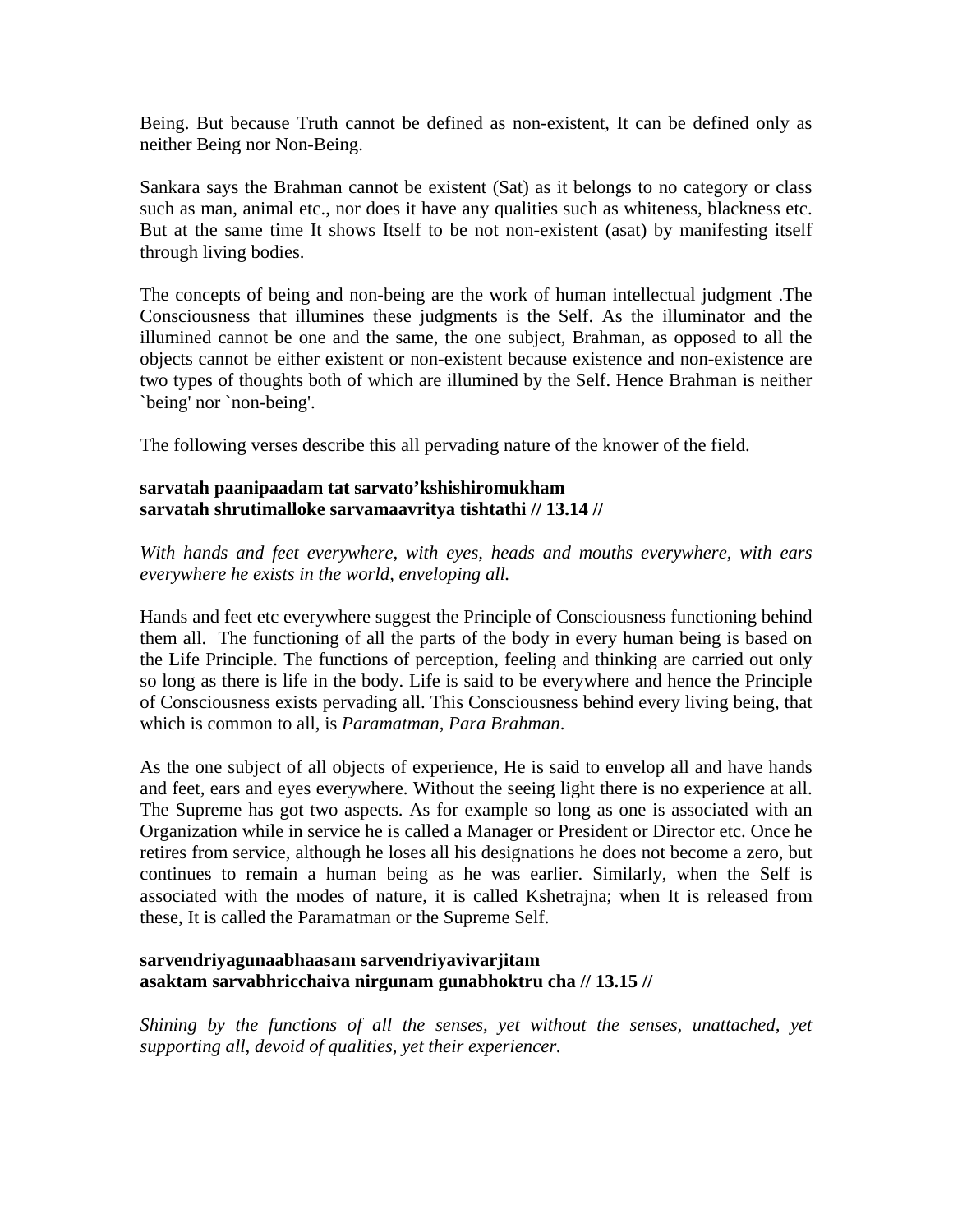The Self in us functioning through the sense organs looks as though It possesses all sense organs. But the sense organs decay and perish while the Consciousness which functions through them and which provides each of them with its own individual faculty is Eternal and Changeless just as electricity is not the light in the bulb and yet when it functions through the bulb it looks as if it were light.

The relationship of unattached support can be explained as follows. Waves are not the ocean but the ocean supports all the waves in as much as there can be no waves without the ocean. Cotton is in the cloth but cloth is not the cotton. But it is the cotton in the cloth that supports the cloth. Similarly the world of plurality is not the Consciousness but it is the Consciousness that supports the world of multiplicities.

The influences which govern the human minds are called Gunas or Qualities. They are Sattwa (Unactivity), Rajas (Activity) and Tamas (Inactivity). A live mind alone can experience these influences. But Life is the illuminator of these influences. Thus Consciousness conditioned by the mind is Jiva, the Ego and that is the experiencer of the Gunas. Unconditioned by the mind, Consciousness in itself is `Its own nature', `It is the Absolute'.

Thus the Self, the Absolute, is beyond sense organs, mind and intellect, detached from everything and without any relation to the various Gunas. But the same Self conditioned by the sense organs looks as though It possess all these sense organs, It is the sustainer of them all and It is the experiencer of all the Gunas.

## **bahirantashcha bhootaanaam acharam charameva cha sookshmatwaat tadavijneyam doorastham chaantike cha tat // 13.16 //**

*`That' is without and within (all) beings, is the unmoving and also the moving; is too subtle to be known; is far away and yet is near.* 

The all pervasiveness of the Consciousness is indicated here.

Without and within all beings - Consciousness is present in body, mind and intellect and also outside these equipments just as sound waves converted into electric waves are present even where there are no radio sets to receive them.

Unmoving and moving - All that moves by itself is classified as alive and that which has no motion in itself is inert. As Consciousness is all pervasive and all encompassing it cannot move within itself and hence It is unmoving. Yet when Consciousness is conditioned by the equipments through which it functions it looks as if it were moving. Hence it is said to be moving. When we sit in a moving train we feel we are moving although we are only sitting i.e. when we are conditioned by a moving train we feel as if we were moving. So also Consciousness looks as if it were moving when conditioned by moving things.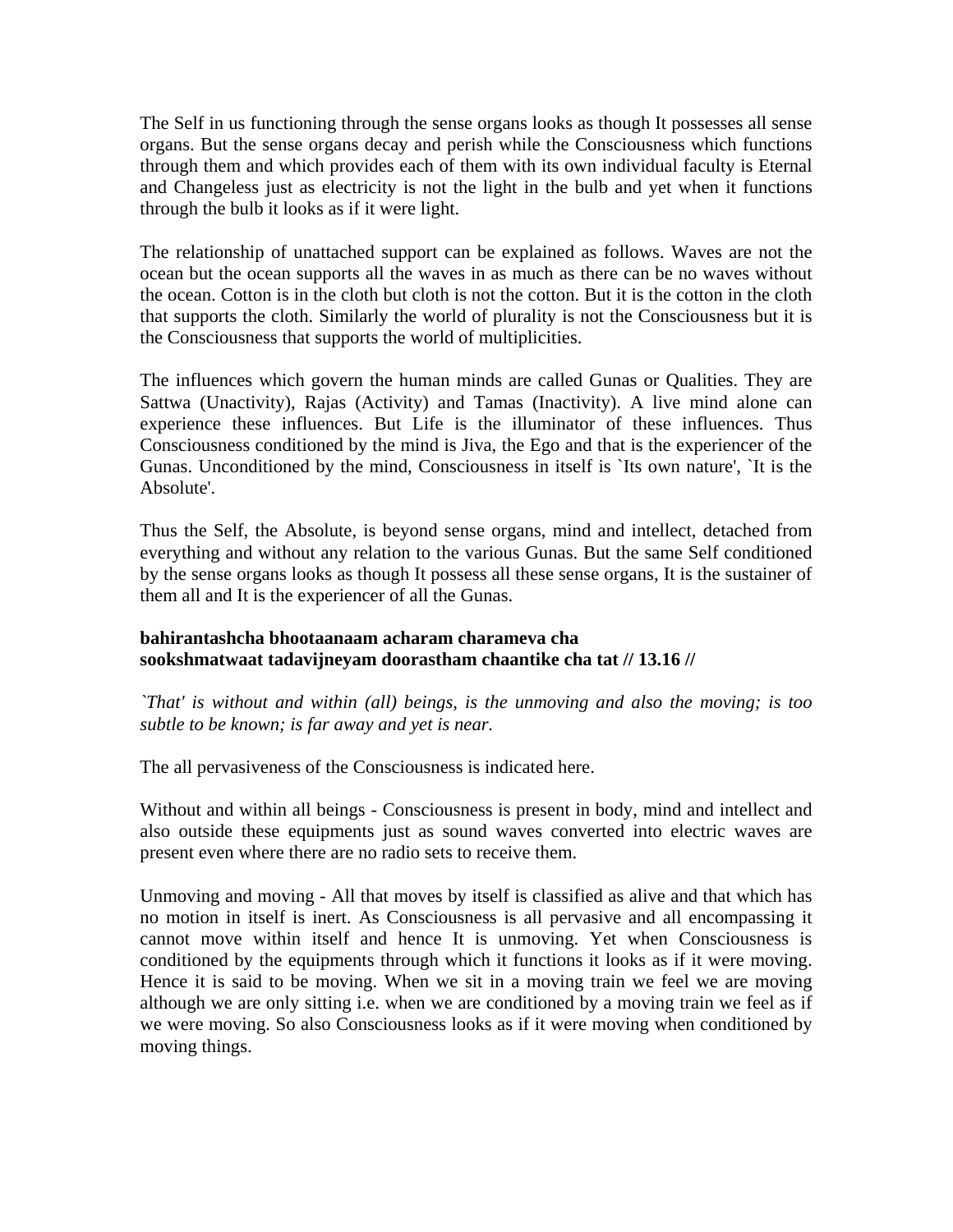Although without Consciousness no activity is ever possible none is able to perceive It, feel It or intellectually comprehend It. This is because of its subtle nature. Grosser the thing more it is perceptible. Subtle nature makes comprehension difficult.

Near and far : The concept of distance-nearness and farness- arises only in respect of conditioned things or those that which has limitations in terms of space or volume etc.

When a thing is all pervasive and exists everywhere the question of its being near or far does not arise; such things are both near and far. Consciousness is far because of its Absolute nature and yet it is near because of the existence of the living beings with shapes and forms through whom it functions.

#### **avibhaktam cha bhooteshu vibhaktamiva cha sthitam bhootabhartru cha tajjneyam grasishnu prabhavishnu cha // 13.17 //**

*He is undivided, yet He exists as if divided among beings; He is to be known as the supporter of beings; He destroys them and creates them afresh.* 

Undivided yet divided: Paramatman is all pervading and yet it individualizes as special manifestation only at points where equipments are available just as electricity manifests as light only at the point of filament in the bulb. Although space is one entity it looks divided as room space, pot space etc.

Supports all, destroys all and creates all: The Ocean is a supporter of waves, waves are born in the ocean and yet the same ocean destroys all waves. The Truth or Self is the substratum on which the world of plurality is projected by the deluded mind and intellect and when we go beyond the mind and intellect the vision of *samsar* gets swallowed up in the tranquility of the Self.

## **jyotishaamapi tajjyotistamasah paramuchyate jnaanam jneyam jnaanagamyam hridi sarvasya vishthitam // 13.18 //**

*He, the light of all lights, is said to be beyond darkness. As Knowledge, the object of knowledge, the goal of knowledge He is seated in the hearts of all.* 

Since the Consciousness in us brings our various experiences within our understanding, it is compared to light. To see an object it should be illumined by the light. Similarly to cognize the outer world experiences there must be light within us to illumine our emotions and thoughts that arise in us.

This light of wisdom by which we become aware of our own mental and intellectual conditions is called the Light of the Soul or the Self or the Consciousness. The Self is said to be the light of all lights because without Consciousness even the sun which has immeasurable light within itself cannot be perceived.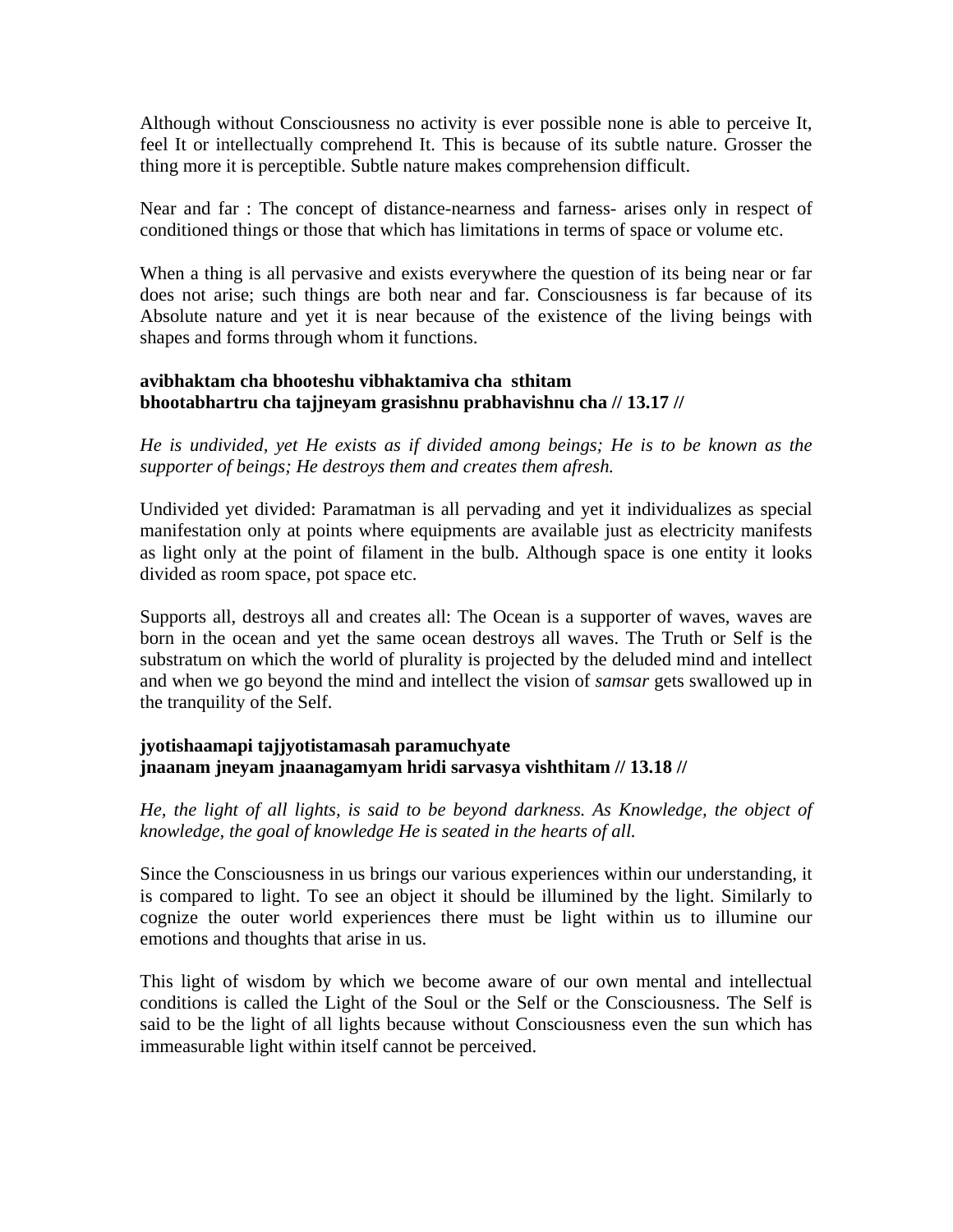Beyond Darkness: If the sun were to shine in a location all the twenty four hours, the concept of day and night or brightness and darkness loses its meaning because the question of darkness appearing anytime does not arise and it is sunshine all throughout. In this situation the sun is said to know no darkness. Similarly, Consciousness is beyond the concept of darkness; it is the Light Absolute; where there is consciousness there cannot be any darkness or night. Moreover the principle of Consciousness makes us aware not only the light but also the darkness. That which illuminates both light and darkness must be beyond the experience of light and darkness. Hence the Self is said to transcend even darkness.

Knowledge *(Jnaanam),* the thing to be known (*Jneyam)* and the goal of all knowledge *(Jnaana gamyam):* This is the final experience to be gained for which groundwork has been done from verses 7 to 18. This is the point of concentration. It is the Consciousness that transcends all our experiences and illumines our life. It is the very goal of all spiritual endeavors at all times and at all places.

Dwelling in the hearts of all: The Lord says that Consciousness, the Infinite, dwells in the hearts of all. Heart does not mean the blood supplying physical part of the body. It means the mental area from where all noble thoughts emanate. In a tranquil and pious atmosphere when the intellect contemplates upon the `Light' that is beyond darkness, all pervading, subtle, It can be realized and hence it is stated to dwell in everybody's heart.

Many of these passages are quotations from the Upanishads. Ref: *Svetasvatara Up.III.8 and 16; Isa Up. 5; Mundaka Up. III. 1. 7; Brihadaranyaka Up. IV.4.16.* 

#### THE FRUITS OF KNOWLEDGE

#### **iti kshetram tathaa jnaanam jneyam choktam samaasatah madbhakta etadvijnaaya madbhaavaayopapadyate // 13.19 //**

*Thus the Field as well as the Knowledge and the object of Knowledge have been stated. My devotee who understands this enters into My Being.* 

Sri Krishna concludes the theme of His discourse so far by saying those who seek the light through devotion to Him reach Him. Devotion here implies not only emotional surrender unto The Lord but intellectual apprehension of the Truth, the Self, through a correct understanding of the Field and the Knower of the Field. One who is able to recognize the one Sri Krishna as the vitalizing Consciousness Principle in all fields of matter envelopments, he is the true devotee who as The Lord says `enters into His Being', attains liberation or release from birth and death.

The `Field' is described in verses  $6 \& 7$ , 'Knowledge' is described in verses 8-12 and the `Knowable' is described in verses 13-18. One who understands the Field, knowledge and the object of knowledge knows the whole doctrine of the Vedas and the Bhagavad Gita.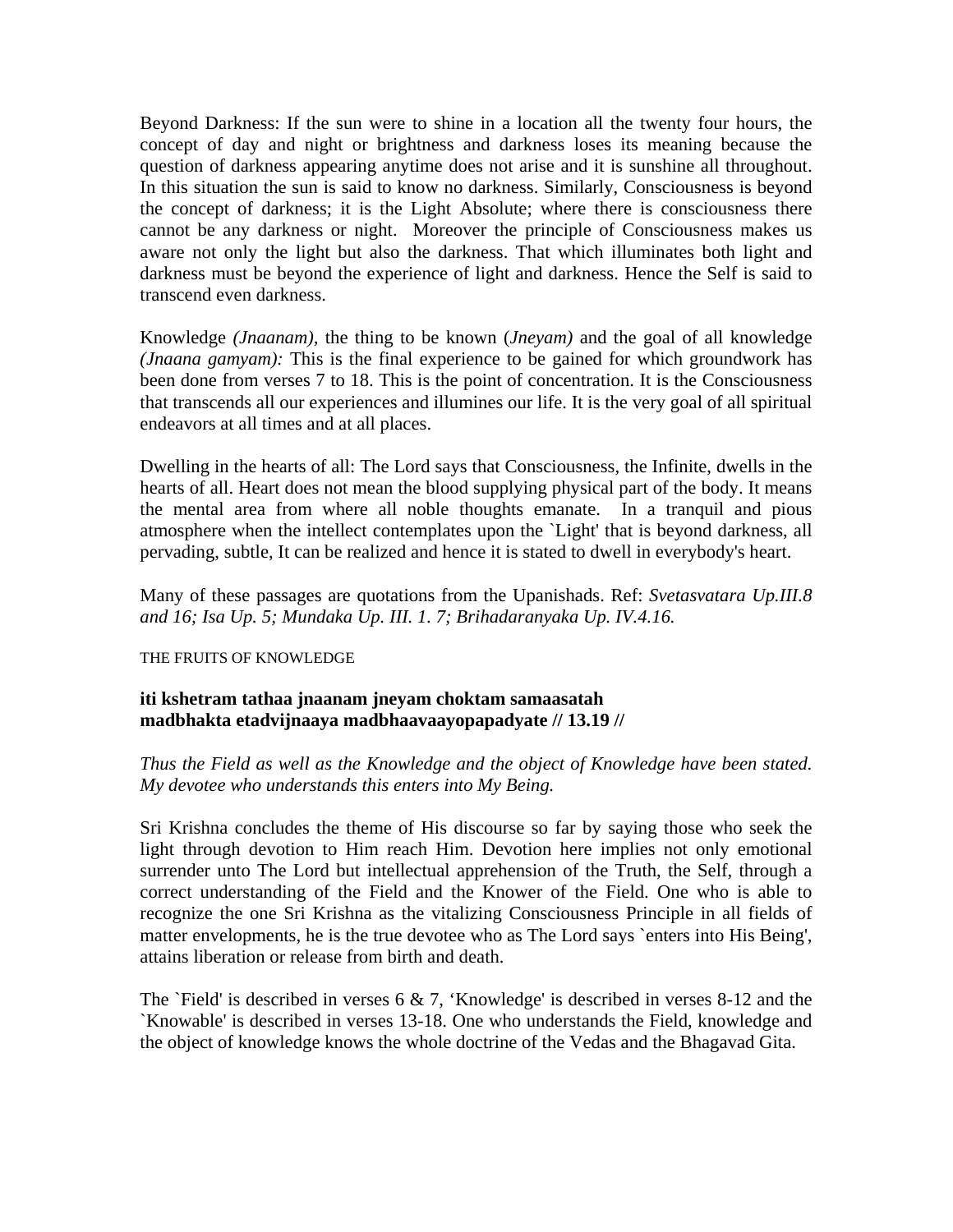## Concepts and Issues

Sri Krishna now describes the Kshetra (Field) and the Ksherajna (Knower of the Field), the terms being used in philosophic sense. The body is the Field and the Self or the Soul is the Knower of the Field. Details of the two have been described by the sages in several works. In the ultimate analysis Sri Krishna is the Knower of the Field in all the Fields.

The Five elements, ego-sense, intellect, sense-organs, mind, objects of the senses, pleasure and pain - all these belong to the Field. Jnana or Knowledge consists in cultivating certain virtues like humility, simplicity, non-violence, uprightness, service to preceptor, purity, self control, and detachment, absence of egoism, equanimity and devotion to Sri Krishna. Resorting to the lonely places, avoiding crowds, steady devotion to spiritual wisdom also helps in getting knowledge.

Then Jneya or that which is to be known viz. Brahman is described by knowing which one gets immortality. It is without beginning and cannot be defined as either existence or non-existence. It is everywhere. It pervades everything. Though It reveals Itself through the functions of the senses, It is without sense organs. It is inside and outside of all beings. It is the light of all the lights. It is the knowledge as well as the known and is established in the hearts of all.

## Live as the Gita Teaches You to Live

In this Chapter the Lord teaches us to be a witness, with discriminative understanding that everything in the Universe is a product of Prakriti and the Self or Pure Consciousness is our destiny.

## Points to Ponder

- 1. Why the body is called the Field? What are its constituents?
- 2. Who is Knower of the Field? What are His characteristics?
- 3. What is Knowledge? What is knowable?
- 4. What are the Spirit and the Matter?
- 5. What is the benefit of knowing the difference between the Field and Knower of the Field?

## **Next time we will proceed from the Verse 13.20**

## *HARIH OM*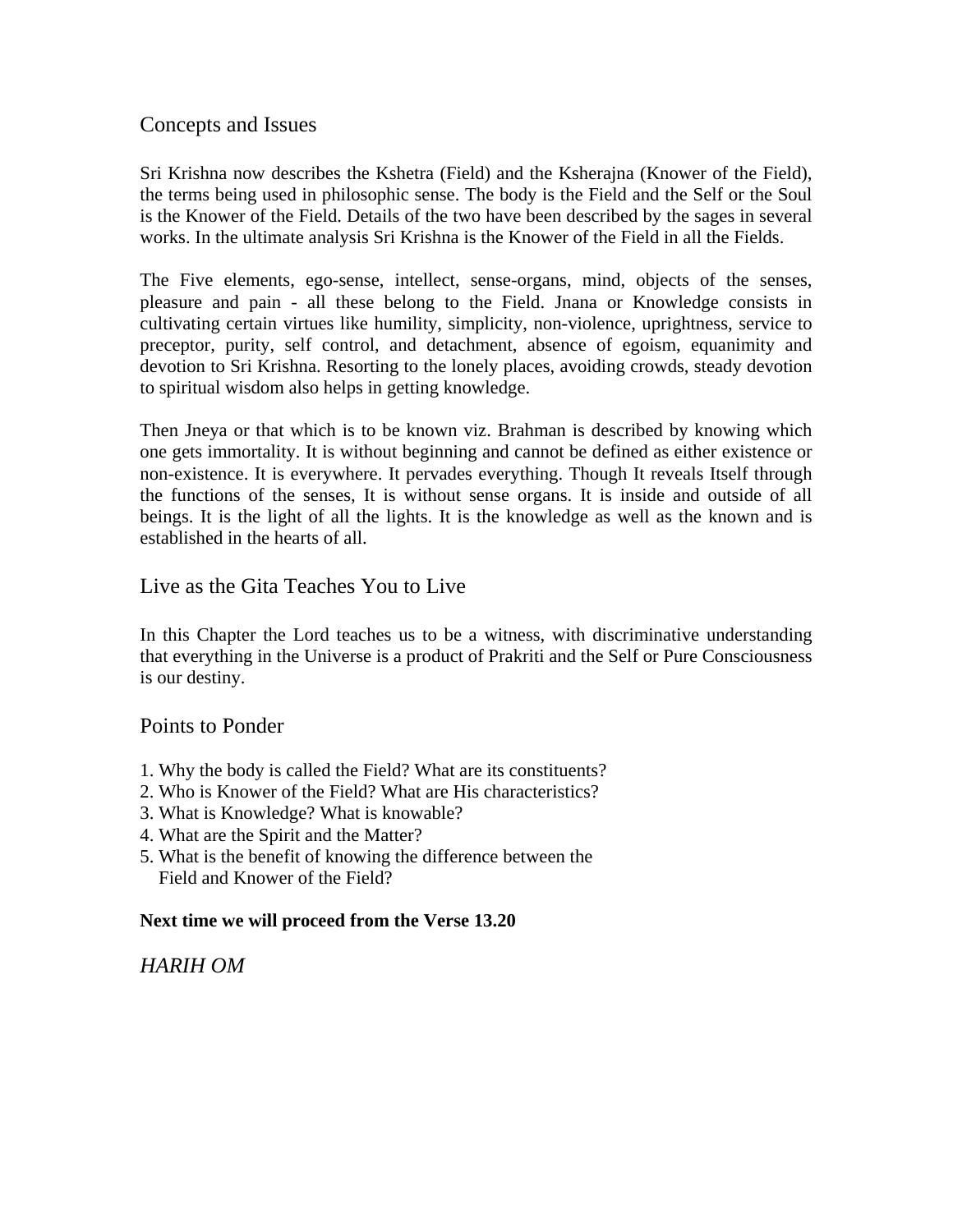Bhagavad Gita: Chapter 13 (Part-2) Kshetra Kshetrajna Vibhaaga Yogah: Yoga of Distinction between The Field and the Knower of the Field **T.N.Sethumadhavan** 

## Preamble

The two prakritis of the Lord, the higher and the lower, were discussed in the Seventh Chapter. It has been said that all created beings are born of them. (7.6). This topic dealing with Prakrti, matter and Purusha, spirit are elaborated in this section. Matter functions with several modifications and qualities while spirit functioning through them all is but one and the same. The union of spirit with matter produces a living being. The supreme Self, being the same, expresses differently in different individuals.

The path to Self-realization begins with action, passing through knowledge, it ends in meditation. Those who cannot pursue the path all by themselves can still reach the Self by surrendering to and following a spiritual master.

Spiritual growth is marked by recognizing the homogeneous principle in the heterogeneous variety of beings. Perceiving the Imperishable in the perishable world, the seeker realizes Brahman as the substratum in the diversified existence of all beings. He becomes one with Brahman.

The supreme Self within does not act; nor is It tainted by the actions of beings. It remains ever immaculate like space which is never polluted by the different objects occupying it. He who recognizes the supreme Self in the manifold beings is endowed with *jnanachakshu*, the Eye of Wisdom, with which he perceives the Supreme.

The Text

#### NATURE AND SPIRIT

#### **prakritim purusham chaiva viddhyanaadee ubhaavapi vikaaraamshcha gunaamshchaiva viddhi prakritisambhavaan // 13.20 //**

*Know you that Prakriti and Purusha are both without beginning and know you also that all forms and gunas are born of Prakriti.* 

In Chapter 7 Sri Krishna said that His Prakriti falls under two categories viz. the Higher and the Lower. In this Chapter both these are explained as the Knower of the Field (Kshetrajna, Purusha) and the Field (Kshetra, prakriti). It was also stated earlier that both the Higher and Lower Matter together constitute the source of creation. The same thought is repeated here as the Field and the Knower of the Field together form the origin of all beings.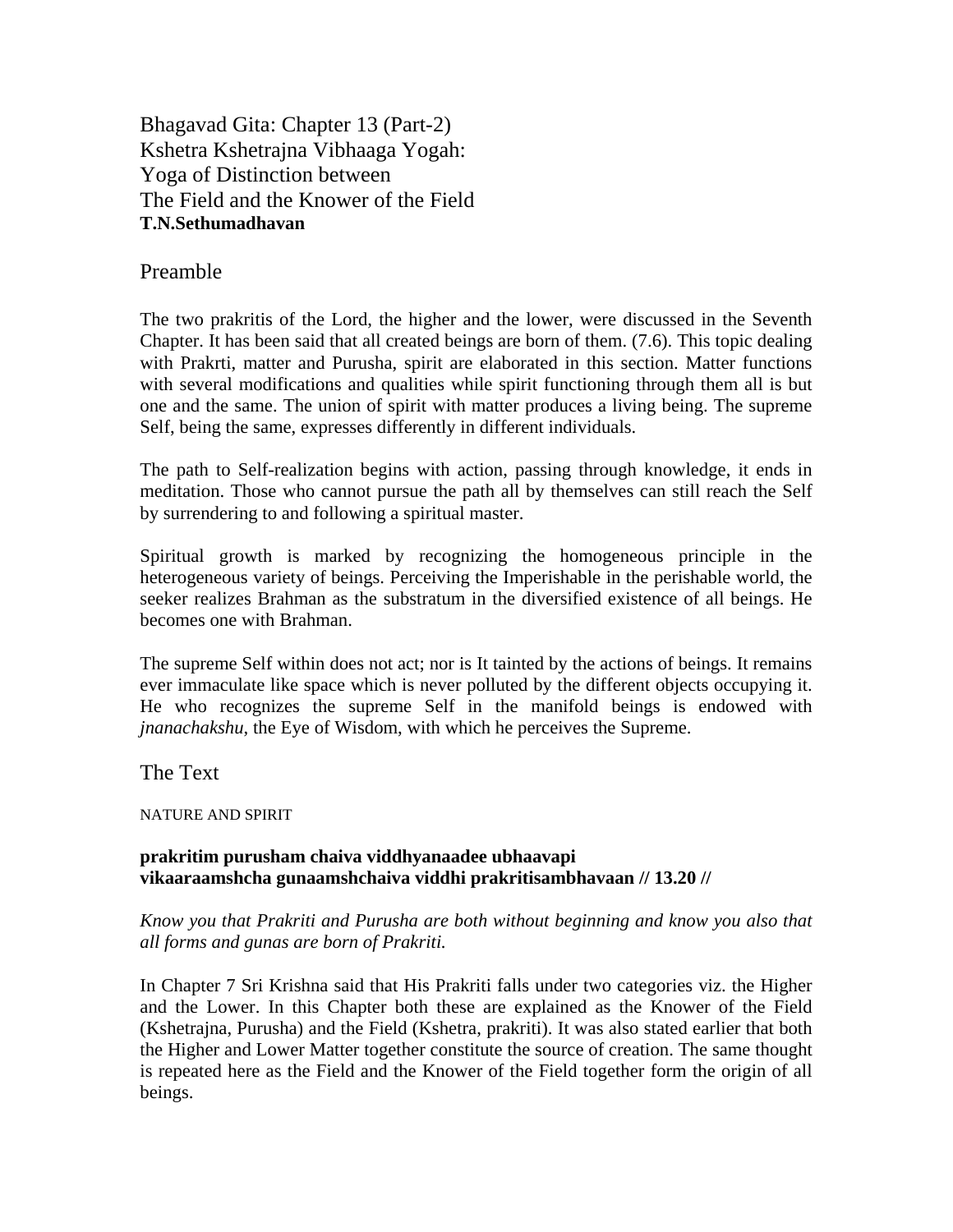Prakriti, Matter or nature is inert. Matter is that out of which all forms (from intelligence down to the gross body) and gunas (qualities such as sattva, rajas and tamas, which manifest themselves in the form of pleasure, pain delusion so on,) come into existence. All changes or modifications are related to Matter. Prakriti is maya , the sakti or power of the Lord. It is the cause of the manifestation of the relative universe.

Since Prakriti or maya is the eternal source of all forms and gunas, Brahman (Purusha) remains ever changeless and immutable. Purusha, Self, Soul, Spirit, is the changeless substratum in the presence of which all changes take place.

Matter (Prakriti) and Spirit (Purusha) are both beginningless. They are the two aspects of Iswara, the Lord. As the Lord is eternal so also is His two aspects Matter and Spirit. The play of Matter and Spirit causes the origin, preservation and dissolution of the Universe.

#### FUNCTIONS OF *PRAKRITI* AND *PURUSHA*

## **kaaryakaaranakartrutwe hetuh prakritiruchyate purushah sukhaduhkhaanaam bhoktritwe heturuchyate // 13.21 //**

## *Prakriti is said to be the cause of the generation of the body and the organs and Purusha is said to be the cause of the experience of pleasure and pain.*

Prakriti (nature) is the material from which the body and the sense organs are produced. The five elements out of which the body is made and the five sense-objects are included under the term 'body' or *'karya'* used in the Verse. The sense organs are thirteen namely five organs of perception, five organs of action, the mind, intellect (buddhi), and Iconsciousness (ahamkara). Pleasure, pain, delusion and the rest, which are born of three gunas of prakriti, are included under the term organs or *'karana'* since they cannot exist independently of the sense-organs.

Purusha and Prakriti are stated to be the cause of samsara or phenomenal existence. Prakriti transforms itself into body and senses, as also into pleasure, pain and so on and Purusha experiences pleasure and pain. This union between Purusha and Prakriti makes relative life possible. Eventhough the Purusha, the Soul, identifies Himself with the body and appears to experience pleasure and pain, yet in reality He remains unchanging. It is this apparent experience which constitutes His illusory world or samsara and which makes Him a samsari or phenomenal being.

It should be clearly understood that although the term Purusha used here is synonymous with jiva, the individualized soul, or Kshetrajna, the Knower of the Field, or *bhokta*, the enjoyer, it should not be confused with the Paramatman or Brahman or the Highest Self. The term Purusha is used here merely as an intelligent principle and a conditioned being. Again, this should not be construed that there are two separate purushas; the same one purusha is seen from two different angles. In the Gita, no distinction is made between the knower of the Field and the Supreme Lord, Paramatman, Brahman.

This should be kept in view when we study Chapter 15.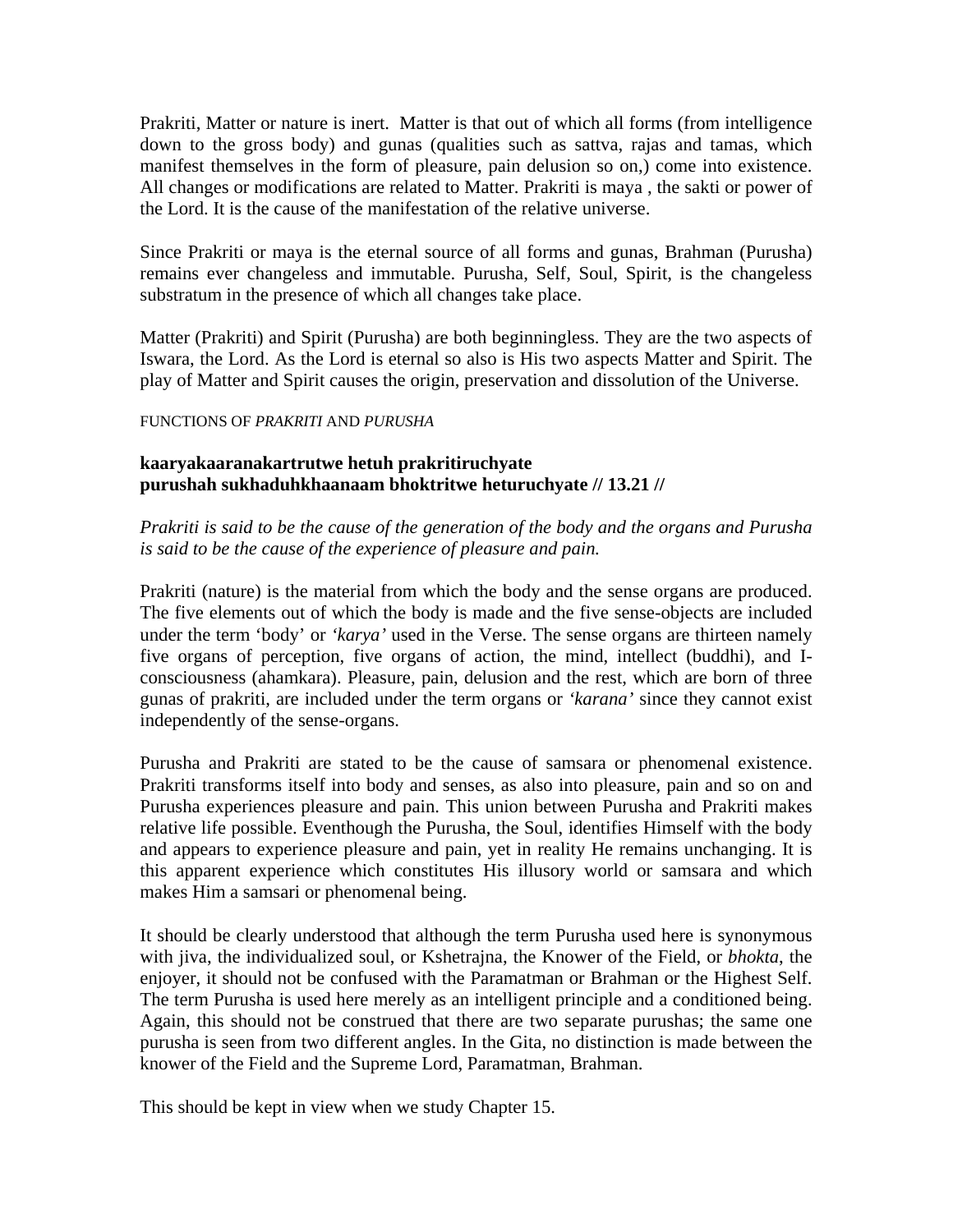#### HOW DOES IMMUTABLE ATMAN EXPERIENCE PLEASURE AND PAIN?

#### **purushah prakritistho hi bhungte prakritijaan gunaan kaaranam gunasango'sya sadasadyoni janmasu // 13.22 //**

*Purusha seated in Prakriti, experiences the qualities (gunas) born of Prakriti. It is attachment to these qualities is the cause of His birth in good and evil wombs.* 

Purusha seated in Prakriti: When the knower of the Field (Purusha) identifies himself with the Field (Prakriti), he becomes the experiencer.

He experiences the qualities born of Prakriti: Purusha identifies with the body and the senses which are the effects of Prakriti (Matter). Pleasure and pain, heat and cold etc. arise out of Matter envelopments. The experiences of Matter become the experiences of the Spirit because of the latter's contact with the former. Purusha not only experiences the sorrows and joys of life but develops attachment with them which is the cause of its birth in good or evil wombs.

Having identified with the Field (World of objects), the knower of the Field (Purusha) develops attachment to the Field, the delusory *samsar* and finds himself as though he has forgotten his real nature. Thus this ignorance (*Avidya*) and attachment to the Field are the two causes due to which the *Satchidananda* has become a miserable *Samsarin*. The rediscovery of the Self and realizing our real nature would therefore be through detachment from the Field. *Vairagya* and *Viveka* are the means for such rediscovery.

*Avidya* or ignorance and *kama* or attachment to the *gunas*, together constitute the cause of *samsara* or relative existence. The aspirant seeking liberation, should avoid them both. Ignorance is to be removed by knowledge, the knowledge of the Field and the Knower of the Field as imparted in the beginning of this Chapter. Attachment is to be destroyed by vairagya or dispassion. The injunction delivered in the Gita is to renounce the illusory world.

#### REAL NATURE OF PURUSHA

## **upadrashtaanumantaa cha bhartaa bhoktaa maheshwarah paramaatmeti chaapyukto dehe'smin purushah parah // 13.23 //**

*The Supreme Purusha in this body is also called the Witness, the Approver, the Supporter, the Experiencer, the Sovereign Lord and the Supreme Self.* 

As a contrast to the deluded knower of the Field, Purusha, discussed in the previous Verse, there must be the Pure Spirit or unconditioned Purusha also. Hence there must be knowledge which is not conditioned by the field although it may look conditioned. Sri Krishna thus mentions here two Purushas viz. the Lower one and the Higher one. The Lower Purusha is the knower of the Field and the Higher one is Pure Consciousness unconditioned by the Prakriti. Both of these function in this body.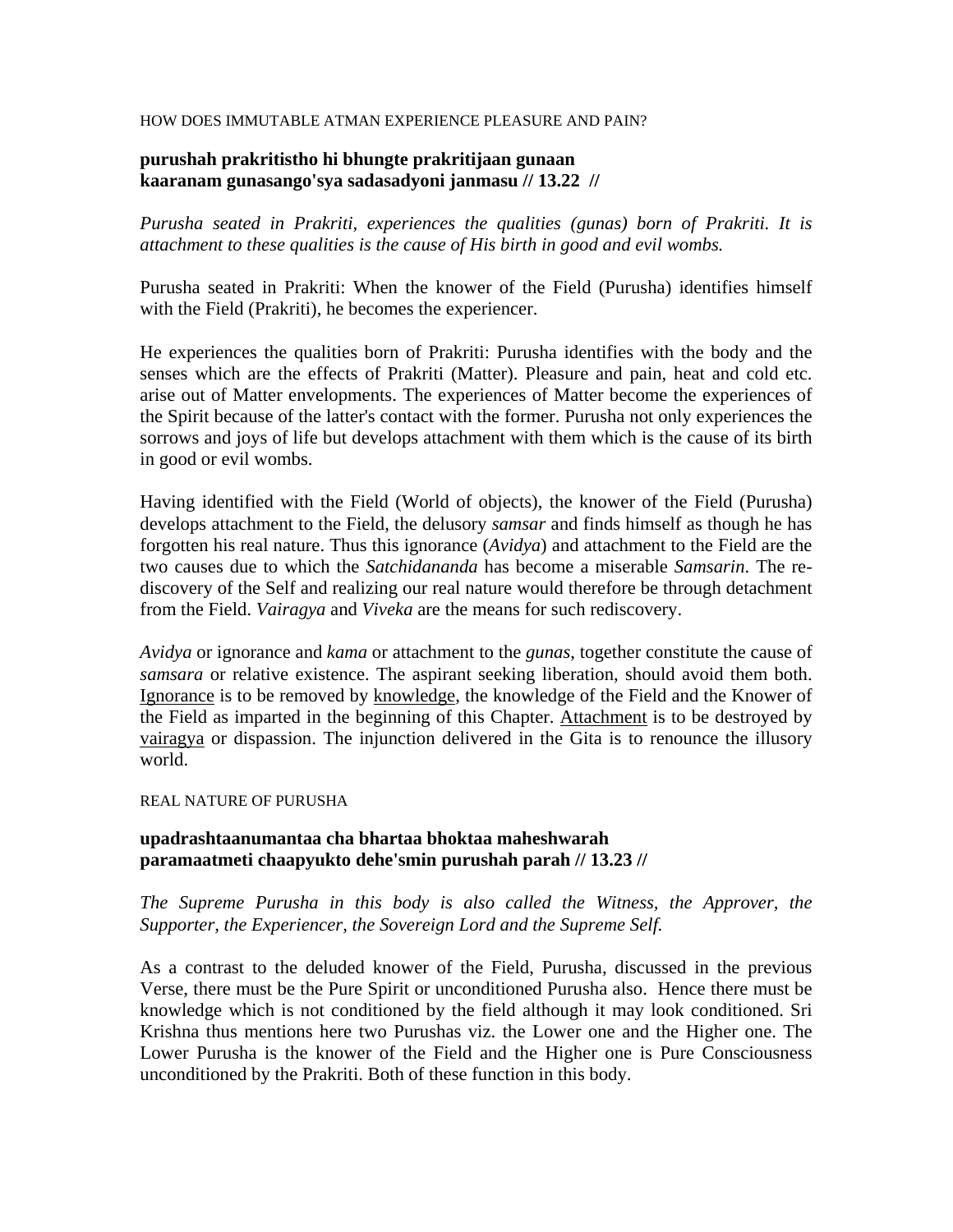The Supreme Self, Pure Consciousness, is described as Spectator, a silent witness, *upadrashtaa,* when it sees evil actions performed. When noble actions take place it is referred to as the Approver, *anumantha*. When noble actions are done in a spirit of surrender to the Lord, the Supreme is referred to as *bharta*, the fulfiller. The individual in his Eternal Conscious state initiates all actions and reaps the fruit. Therefore, He is referred to as the Experiencer, *bhokta.*

Finally it is stated that the Higher Self, *paramaatma,* the Sovereign Lord*, maheshwarah,*  is in this body itself.

This theme will be again discussed in Chapter 15.17.

RESULT OF SELF-KNOWLEDGE

## **ya evam vetti purusham prakritim cha gunaih saha sarvathaa vartamano'pi na sa bhooyobhijaayate // 13.24 //**

*He who thus knows the Purusha and Prakriti along with the gunas is not born again, in whatsoever condition he may be.* 

He who has realized in himself

- $\triangleright$  that which is the matter, prakriti
- $\triangleright$  that which is the Spirit, purusha, and who understands
- $\triangleright$  how the Supreme Spirit gets identified with matter and behaves as Purusha, the knower of the Field
- $\triangleright$  as also the mysteries of the Gunas under the influence of which the body equipments function is the one called `Man of Wisdom'. Such a person frees himself from the cycle of births and deaths whatever may be his conduct.

#### DIFFERENT ROADS TO SALVATION

#### **dhyaanenaatmani pashyanti kechidaatmaanamaatmanaa anye saankhyena yogena karmayogena chaapare // 13.25 //**

*Some by meditation behold the Self in the Self by the Self, others by the path of knowledge (Jnaana Yoga) and still others by Karma Yoga or path of works.* 

Realization of the Self is the goal of the spiritual seeking and many paths are prescribed for the purpose keeping in view the differences in the mental and intellectual capabilities of the seekers.

By meditation some behold the Self: Meditation is defined as withdrawing the hearing, seeing, and the functioning of the other senses into the mind away from sound, form and other sense objects; next withdrawing the mind into the inmost Intelligence; and then contemplating the Intelligence with undeviating concentration. Meditation is continuous thinking and the mind of one absorbed in it dwells on the ideal uninterruptedly.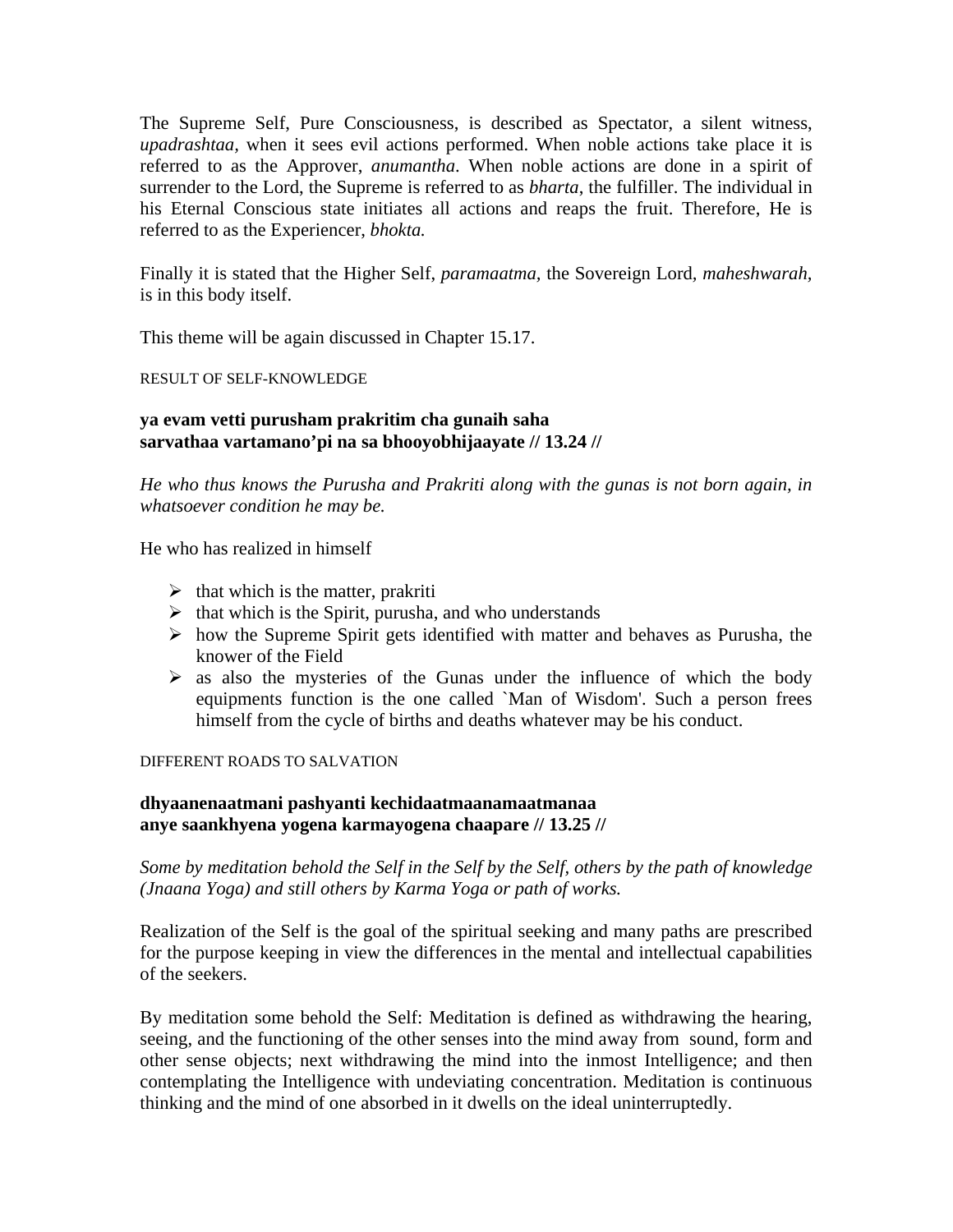Through meditation the seeker directs his flow of thought of the Self in a continuous and unbroken manner like an unbroken stream of flowing oil when pouring from one vessel to another. Through concentration the senses are withdrawn into the mind and are not allowed to run after their respective sensual objects. Keeping it thus under control, the mind itself is made to abide in the Self through constant meditation on the Self.

The mind is purified by meditation. A pure mind will not have any attachment to sense objects and naturally moves towards the Self. The seekers of this type have a very high degree of detachment from sense objects (Vairagya) and sense of discrimination to distinguish the Permanent from the Impermanent. (Viveka). This type of individuals belongs to the highest class.

Sankhya Yoga or Jnaana Yoga: The second path meant for those who do not have the steadiness of the mind and intellect is the study of the Shastras. The term `Sankhya' means arriving at philosophical conclusions through logical thoughts. The study of Shastras and reflections upon them is called Yoga which will lead one to deeper conviction of the goal and steadiness of mind to realize it.

Karma Yoga: The third one is for those who cannot even study and reflect on shastras due to their inner limitations. Such a person surrenders his actions and their fruits to the Lord. This produces purity of mind which leads to the knowledge of the Self.

The paths of meditation, knowledge and work are prescribed to cater to the temperaments of different classes of people.

#### WHAT ABOUT PEOPLE OF LEAST UNDERSTANDING?

#### **anye twevamajaanantah shrutwaanyebhya upaasate te'pi chaa'titarantyeva mrityum shrutiparaayanaah // 13.26 //**

*Others also, ignorant of this (these paths of Yoga), worship having heard of it from others; they too cross beyond death, by their devotion to what they have heard as the Supreme Refuge.* 

Three main paths - Yoga of meditation, Yoga of knowledge and Yoga of action- were referred to in the previous verse. In this verse Yoga of worship is described. This path is shown to those who could not adopt any of the aforesaid three methods.

Some people listen with intense faith to the teachings of the spiritual preceptors regarding the Self. Solely depending upon their advice and worship according to their advice they attain immortality. Some study books and adhere with faith the teachings contained therein and live according to them. They also overcome death. Whichever path one follows, one eventually attains liberation from birth and death. The various paths exist only to suit the aspirants of different temperaments and equipments, the ultimate goal being the same.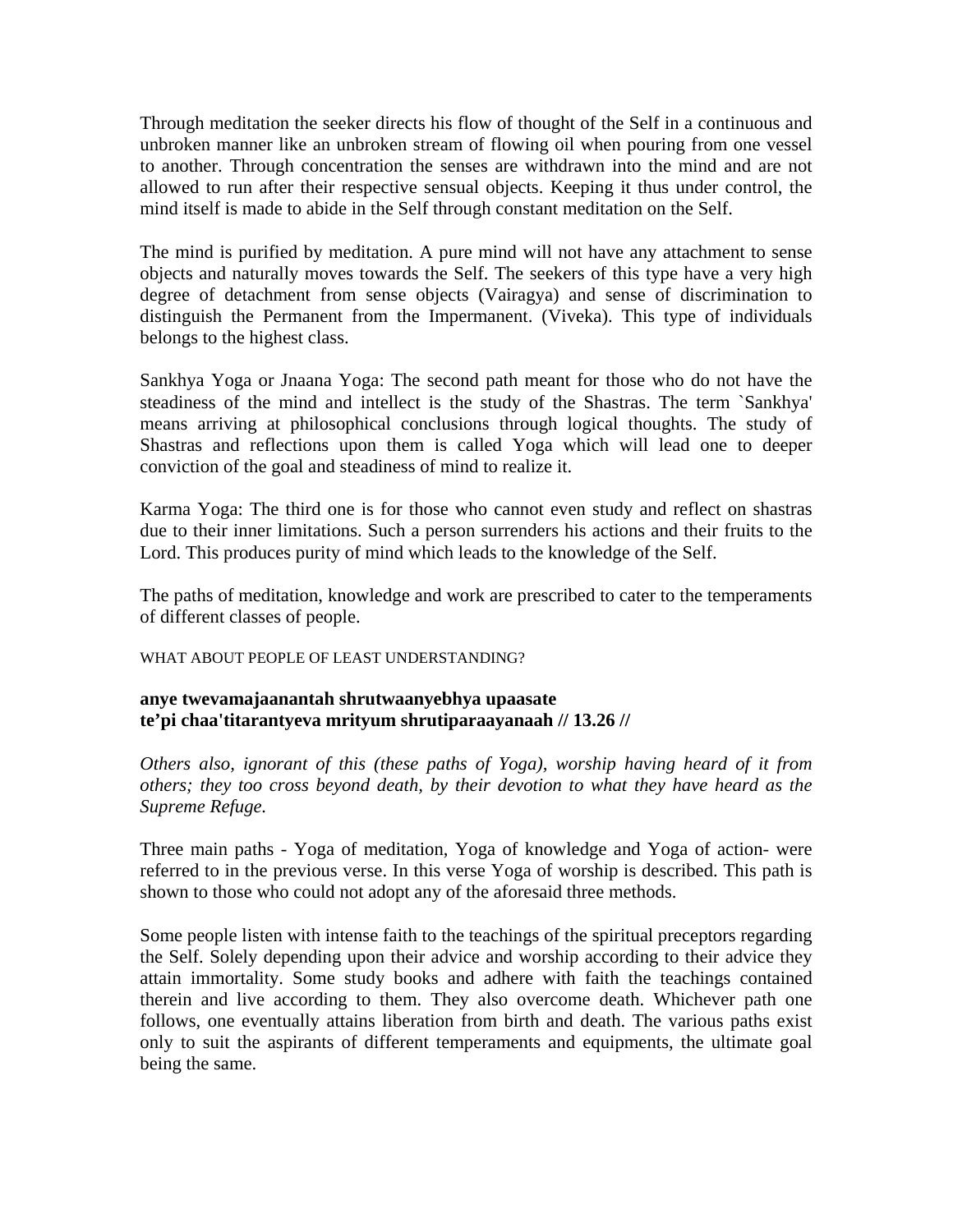Here death does not mean what happens to the physical body but the principle of change. When we identify with the body, the experiences can only be of the finite. To experience the Infinite is to enter the state of immortality which is beyond death.

## **yaavat sanjaayate kinchit sattwam sthaavarajangamam kshetrakshetrajnasamyogaat tadviddhi bharatarshabha // 13.27 //**

*Wherever any being is born, the unmoving or the moving, know you, O Best of the Bharata, that it is from the union between the Field and the Knower of the Field.* 

All life is commerce between Self and not-Self. - Dr.S.Radhakrishnan.

The union between the Field and the Knower of the Field is not of any physical kind or of any material nature but it is of mutual superimposition. It is illusory, confounding the one with the other. In every superimposition a delusion is recognized upon the substratum just like a ghost on the post. Not only all the characteristics of a ghost are projected upon the post but the post lends its existence to the non-existent ghost. As a result of their mutual union we find that the non-existent ghost comes into existence and the existing post gives place to non-existent ghost.

This trick of the human mind is called mutual superimposition which is known in Vedanta as *adhyasa*. This means false superimposition of one thing upon the other. This superimposition is due to *maya* or absence of discrimination. This unreal relationship, created by ignorance, conjures up before our vision the manifold phenomenon of the relative material world. When this confusion is cleared, bondage terminates.

In the Pure Consciousness or Supreme Soul, Paramatman or Brahman, there is no Field of the Matter. But when the Spirit starts playing in the Field it becomes the Knower of the Field (Purusha). When Purusha works in Prakriti the combination brings forth the entire phenomenal universe consisting of the moving and the unmoving. The insentient body is mistaken for the sentient Self and vice versa. This illusion disappears when one realizes the real knowledge of the Self and when one knows the distinction between the Field and the Knower of the Field.

## **samam sarveshu bhooteshu tishthantam parameshwaram vinashyatswavinashyantam yah pashyati sa pashyati // 13.28 //**

## *He sees who sees the Supreme Lord existing equally in all beings, the unperishing within the perishing.*

The substratum that supports all is the Supreme Lord remaining the same in all beings. Everything in this phenomenal world is subject to change and modifications - birth, growth, decay and death. The Changeless Consciousness that supports all changes is the Principle that illumines the changing world of plurality just as gold is the changeless factor in different types of ornaments which are always made and destroyed to make new ones of different types. The shape and size of ornaments change but the changeless factor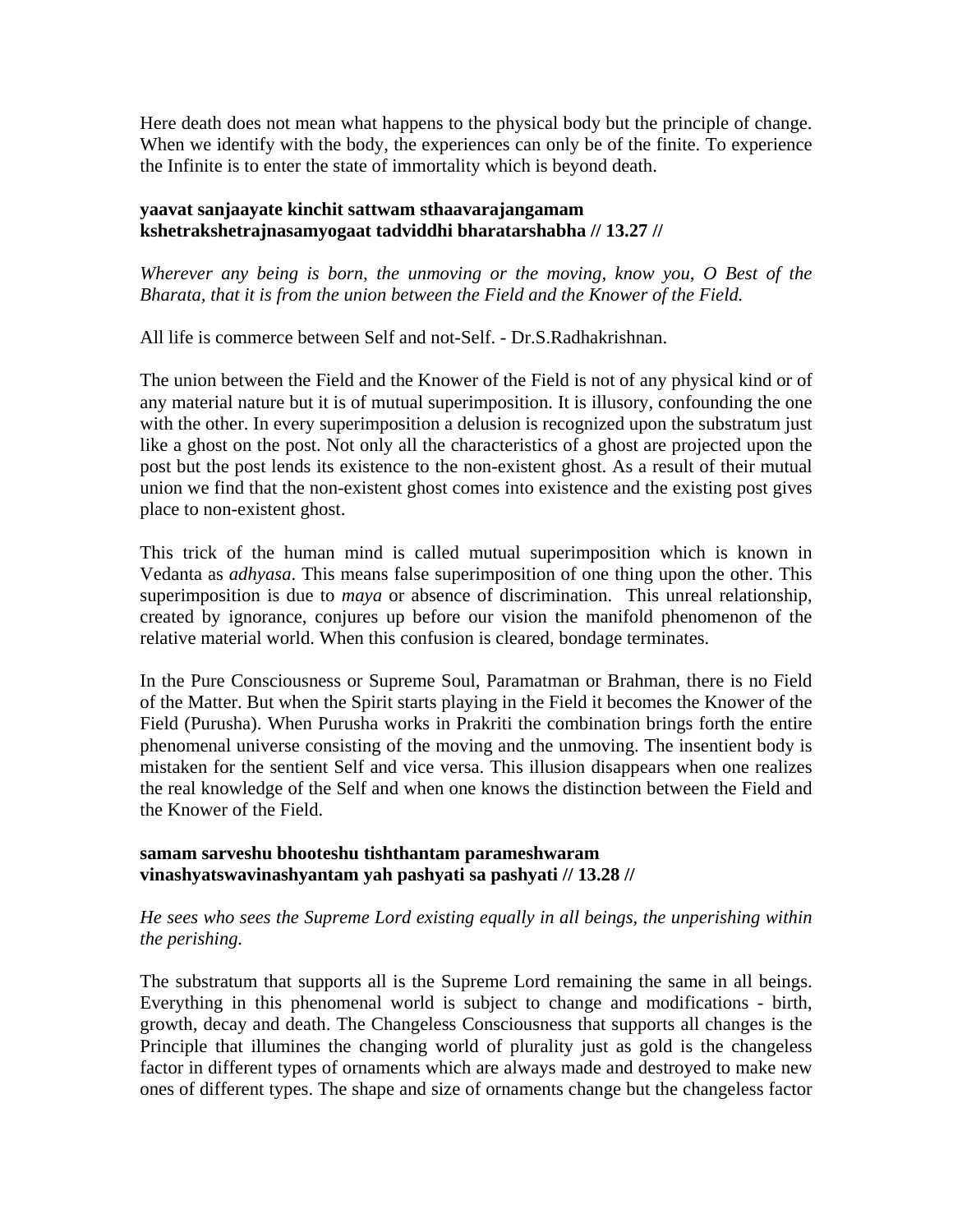in them all is gold. He who recognizes the harmony of Universal Spirit in all things, from the highest deity to the grain of sand, sees and becomes universal. The same divine spirit dwells in all. The difference between one object and another from the relative standpoint lies in the degree of manifestation of the Spirit in it. In a Saint, the Spirit is highly manifested while in a lowly object the spirit is hidden.

## **samam pashyan hi sarvatra samavasthitameeshwaram na hinastyaatmanaatmaanam tato yaati paraam gatim // 13.29 //**

*Because he who sees the same Lord everywhere equally dwelling, does not destroy the Self by the self; therefore, he goes to the highest goal.* 

He does not destroy the Self by the self: In Chapter 6.5  $\&$  6 it was explained as to when the self becomes the enemy of the Self. Whenever the lower egocentric personality is not available for guidance by the higher wisdom the lower becomes the enemy for the higher in us. Such an ignorant man destroys the Self by identifying himself with the body and the modifications of the mind and by not seeing the immortal Self in all beings.

In an individual who recognizes and experiences the one Parameswara everywhere the lower cannot overshadow the higher. Such a sage does not destroy the Self by the self. To rediscover the spiritual Reality, the Supreme Lord, in this world of change and sorrow is to end all agitations.

He goes to the highest goal: The mutual conflict between the lower and the higher personality is due to non-apprehension of the Reality or due to mis-apprehension arising out of non-apprehension. Because of this lack of understanding, we do not recognize the one Eternal Divine everywhere and identify ourselves with the body and the mind and thereby feel that they alone are real. Consequently, we come to the conclusion that sensuality, materialistic pursuits and selfish satisfactions are the only goals worth pursuing in life. Hence The Lord says that when both these non-apprehension and misapprehension are ended that Absolute experience is the experience of the highest goal and therefore, `He goes to the highest'.

#### **prakrityaiva cha karmaani kriyamaanaani sarvashah yah pashyati tathaatmaanam akartaaram sa pashyati // 13.30 //**

#### *He sees who sees that all actions are performed by Prakriti alone and likewise that the Self is not the doer.*

Prakriti alone performs all actions: Actions depend upon the quality of the matter. If the mind is evil, actions arising out of it cannot be good. The Self is perfect and there is no desire in it. Where there are no desires, there is no action. He who recognizes the Imperishable amidst the perishable is the right perceiver. He alone sees who sees. The true Self is not the doer but only the witness. It is the spectator, not the actor. Actions affect the mind and understanding and not the Self.

REALIZATION OF THE UNITY OF EXISTENCE LEADS TO THE ATTAINMENT OF BRAHMAN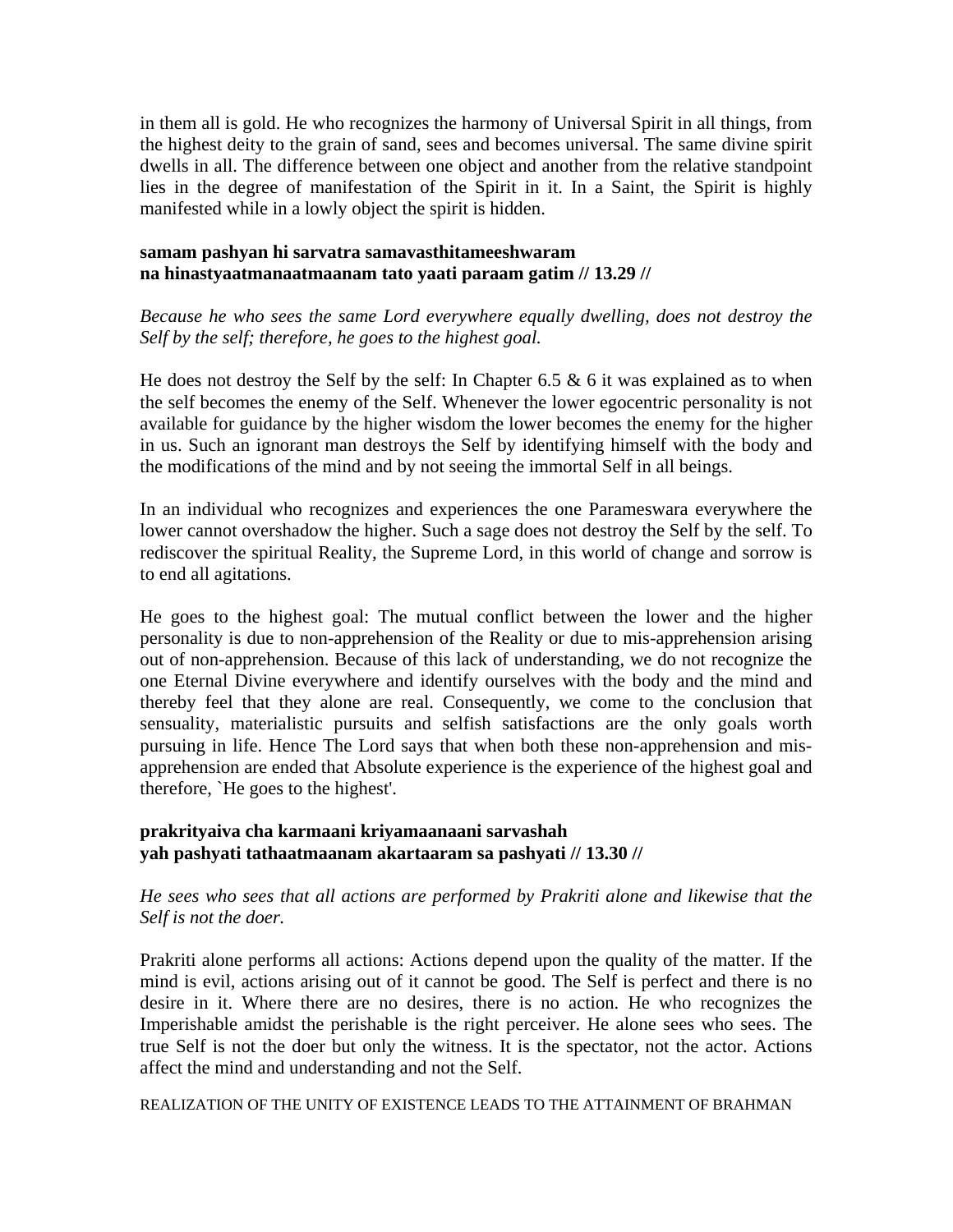#### **yadaa bhootaprithagbhaavam ekastham anupashyati tata eva cha vistaaram brahma sampadyate tadaa // 13.31 //**

*When a man sees the whole variety of beings as centered in the One and from That One alone they spread out, he then attains Brahman.* 

To know that the Self is the ultimate Truth behind names and forms is only half knowledge. It can become complete only when we understand how the multiplicity of names and forms arise from the Self and spread to become the Universe. When the variety of nature and its development are traced to the Eternal One, we assume eternity. He realizes the all pervading nature of the Self, because the cause of all limitation has been destroyed by the knowledge of unity with Brahman.

The Chhandogya Upanishad (VII.xxvi.1) says "From the Self is life, from the Self is desire, from the Self is love, from the Self is *akasa,* from the Self is light, from the Self are the waters, from the Self is the manifestation and disappearance, from the Self is the soul".

#### **anaaditwaan nirgunatwaat paramaatmaayam avyayah shareerasthopi kaunteya na karoti na lipyate // 13.32 //**

*Being without beginning and being devoid of qualities, the Supreme Self, imperishable, though dwelling in the body, O Kaunteya, neither acts nor is tainted.* 

The Spirit identifying itself with the Field becomes the knower of the Field (Purusha) and it is this individualized ego that acts and accomplishes.

`Without beginning' means `no cause'. Every cause itself becomes an effect and an effect is the cause in a changed form. Therefore all effects are liable to change and that which changes is perishable. The Supreme Self being an uncaused cause for all that has been created has no beginning.

Having no quality or guna: That which has no change cannot have any quality since that which has qualities are substances and all substances are perishable.

Imperishable: The process of change occurring in the properties and qualities of a thing is a phenomenon of its decay. That which has no quality cannot change and that which is changeless cannot perish. Paramatman is thus Imperishable. Therefore the Beginningless, Qualityless, Imperishable Supreme Self, Paraamatman, though lives in physical body and activates the inert matter (Field) around each embodied creature into life, by Itself and in Itself, It does not act.

Neither acts nor is tainted: As the Paramatman is not the doer of any action he is not affected by the fruit of action.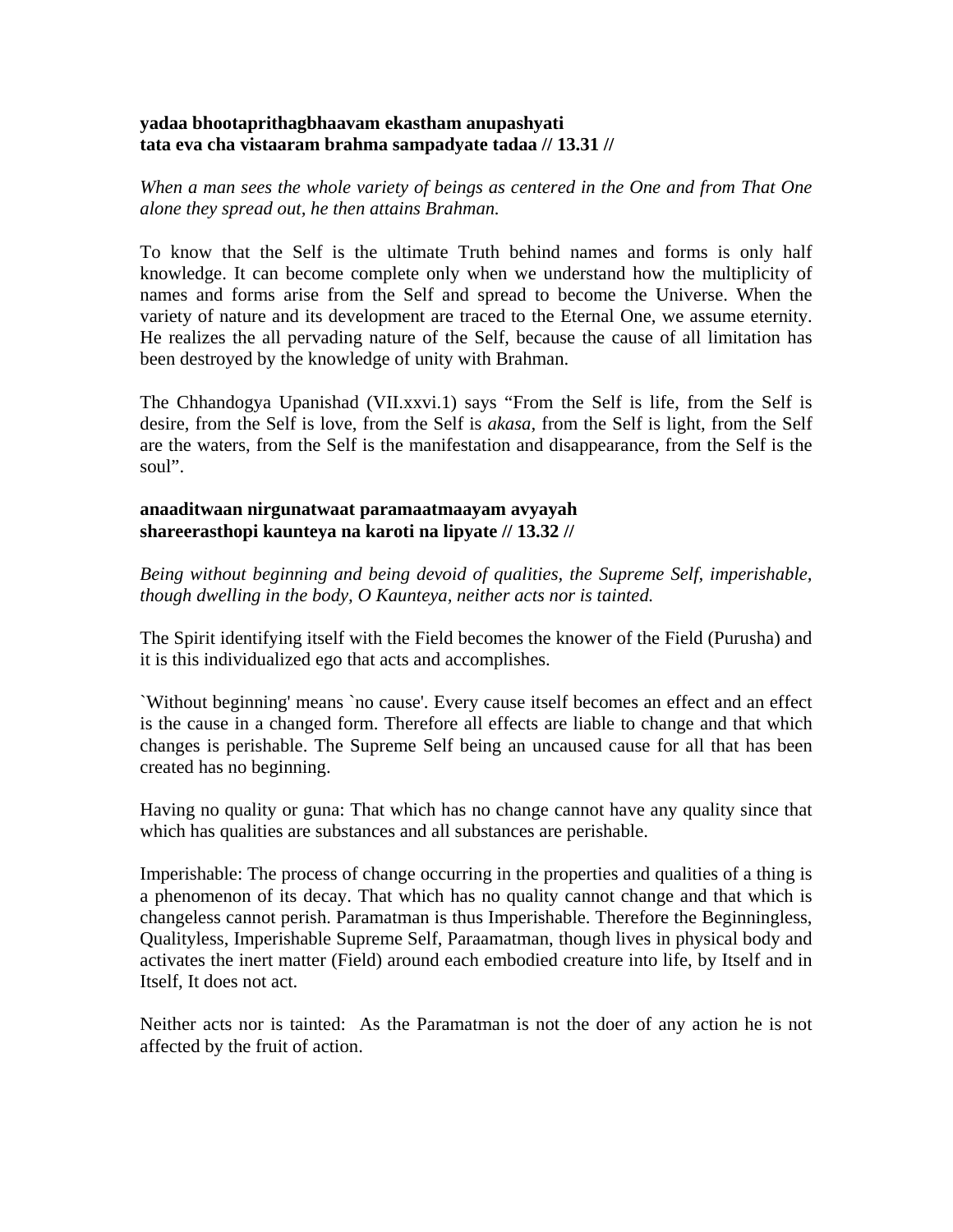A question arises here that if the Spirit dwelling in the body does not act and is not affected by the result of action, then, who is the performer or doer or agent of action and the reaper of its fruit? The answer to this riddle is that it is Prakriti that acts (Chapter 5.14). Through illusion arises the idea of the action, the doer, and the result of action. No action really exists in the Supreme Lord. From the standpoint of Reality there exists neither good nor evil. When the knowledge of the unity of the Lord and the universe is veiled by ignorance, there arise the ideas of the pairs of opposites, and also the idea of action, characterized by agency, instrument and result. e.g. from the standpoint of the desert, there is neither mirage nor water as everything is desert only; from the standpoint of the ocean there are neither waves nor foam as everything is ocean only, from the standpoint of gold, there is neither a bangle nor a necklace as everything is gold only.

This is one of the most difficult concepts in Vedanta and the seeker must reflect on this deeply to grasp it. The Lord gives some examples to illustrate the actionlessness of the Self.

#### **yataa sarvagatam saukshmyaadaakaasham nopalipyate sarvatraavasthito dehe tathaatmaa nopalipyate // 13.33 //**

*As the all pervading ether is not tainted, because of its subtlety, so too the Self that is present in every body does not suffer any taint.* 

As the all pervading Akasa (ether, space) is not soiled: Akasa means the concept of pure space. It is the subtlest of all gross elements and hence pervades everything that is grosser than it. Space being subtle, it allows everything to remain in it and yet nothing that it contains can contaminate it. The Supreme Self which is the cause of the very Akasa and therefore is subtler than Akasa. Hence It pervades all and nothing pervades It. It cannot be contaminated by anything that exists or is happening in the world of plurality.

As the waters of the mirage cannot drench the desert, the world of plurality-the domain of matter and its activities-cannot contaminate the Eternal. The Self, though permeates and pervades the whole body, is not soiled by its virtuous or vicious actions just as space is not dirtied by the things accommodated under it.

## **yathaa prakaashayatyekah kritsnam lokamimam ravih kshetram kshetree tathaa kritsnam prakaashayati bhaarata // 13.34 //**

#### *Just as the one sun illuminates the whole world, so also The Lord of the Field (Paramatman) illumines the whole world, O Bharata.*

The exact relationship of Consciousness, the Eternal Principle of Life, with matter and its various expressions is explained here. The example given by The Lord for the purpose is the one sun which illumines the entire world at all times. Just as the sun, the Consciousness merely illumines the world of objects, the body, the mind and the intellect.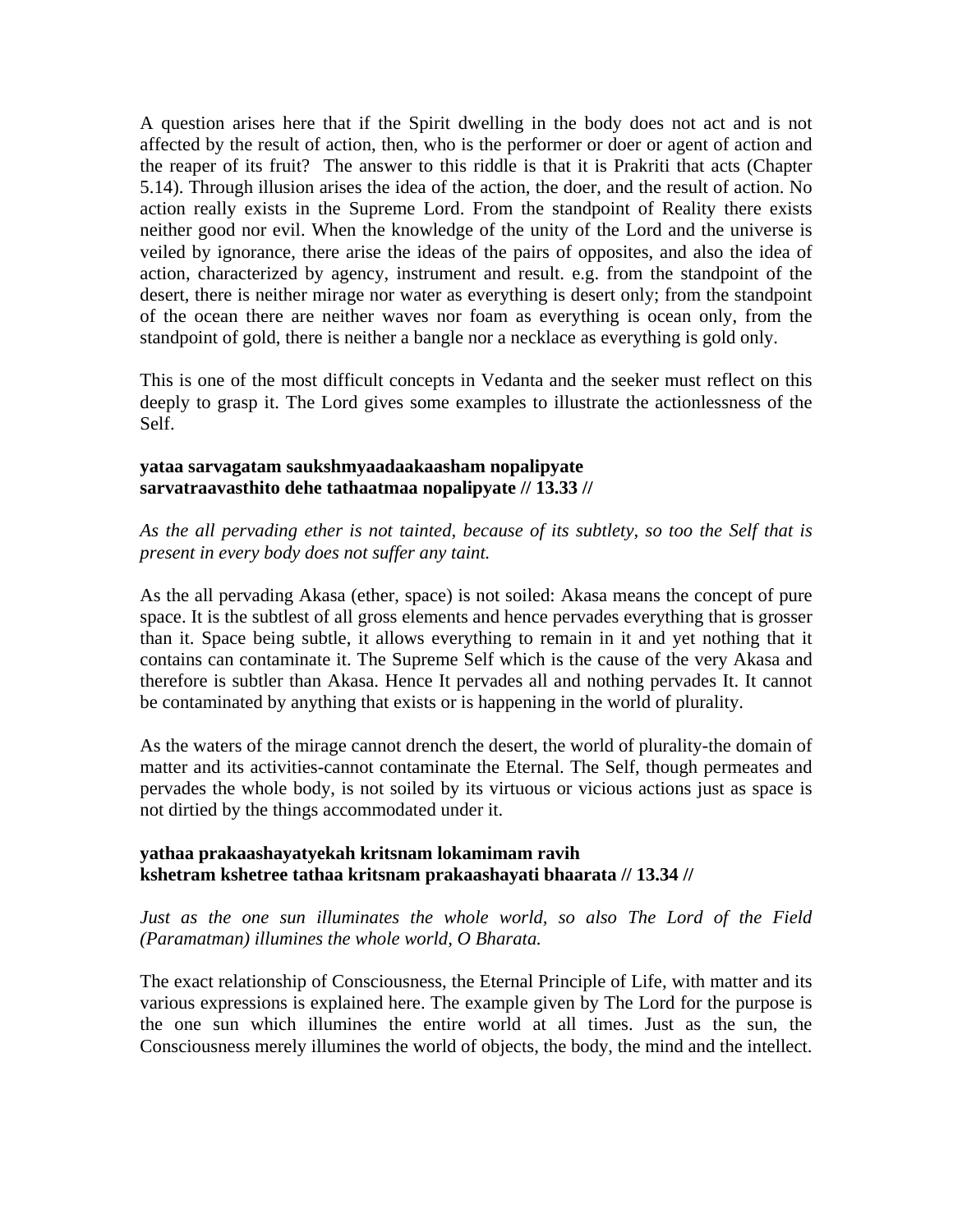Lighting of the world by the sun is not an activity undertaken by him for achieving any purpose. On the other hand light itself is the very nature of the sun and in his light everything gets illumined. Similarly, the nature of Consciousness is awareness and in Its presence everything becomes known i.e., illumined. The sun illumines everything, good and bad, beautiful and ugly, virtue and vice etc. So too, in our inner life Consciousness functions through body equipments and illumines them but never gets contaminated by the actions of the body or by the emotions of the mind or by the thoughts of the intellect.

#### **kshetrakshetrjnayorevamantaram jnaanachakshushaa bhootaprakritimoksham cha ye vidur yaanti te param // 13.35 //**

## *They, who by the eye of wisdom perceive the distinction between Kshetra and Kshetrajna and of the liberation of the being from Prakriti, go to the Supreme.*

It was explained that the Spirit is the illuminator. It cannot be tainted by the qualities of the illumined. Sri Krishna now concludes that man's life is fulfilled only when he with his discrimination meditates upon and realizes the constitution of and relationship between the Field, the Knower of the Field and the Supreme Self in himself. This can be achieved through the eye of wisdom or intuition which is opened up by meditation, study of scriptures or teachings of the preceptors. One who realizes this is liberated and attains eternal freedom.

Thus it has been very clearly and emphatically laid down in the Bhagavad Gita that the means of deliverance from maya or ignorance are meditation, renunciation and other spiritual disciplines.

## **om tat sat iti srimadbhagavadgeetaasu upanishatsu brahma vidyaayaam yogashaastre sri krishnaarjuna samvaade kshetra kshetrajna vibhaaga yogo naama trayodasho'dhyaayah ||**

Thus in the Upanishads of the glorious Bhagavad Gita, the science of the Eternal, the scripture of Yoga, the dialogue between Sri Krishna and Arjuna, ends the thirteenth discourse entitled The Yoga of Distinction Between The Field and the Knower of the Field

## Concepts and Issues

Prakriti (nature, the Field) and Purusha (the being, Knower of the Field) are both beginningless. Purusha being stationed in Prakriti experiences pleasure and pain born out of the Gunas. It is attachment to Gunas that causes transmigration in good or bad births. One who knows the Purusha and Prakriti thus will transcend rebirth.

Those who realize the Atman (Purusha) through the pure mind or through Jnana Yoga or Karma Yoga will transcend mortality. All objects in this world are created out of the conjunction of the Field and the Knower of the Field. Parameswara, the Supreme Lord, exists in all without distinction. One who realizes this fact attains the final goal of life.